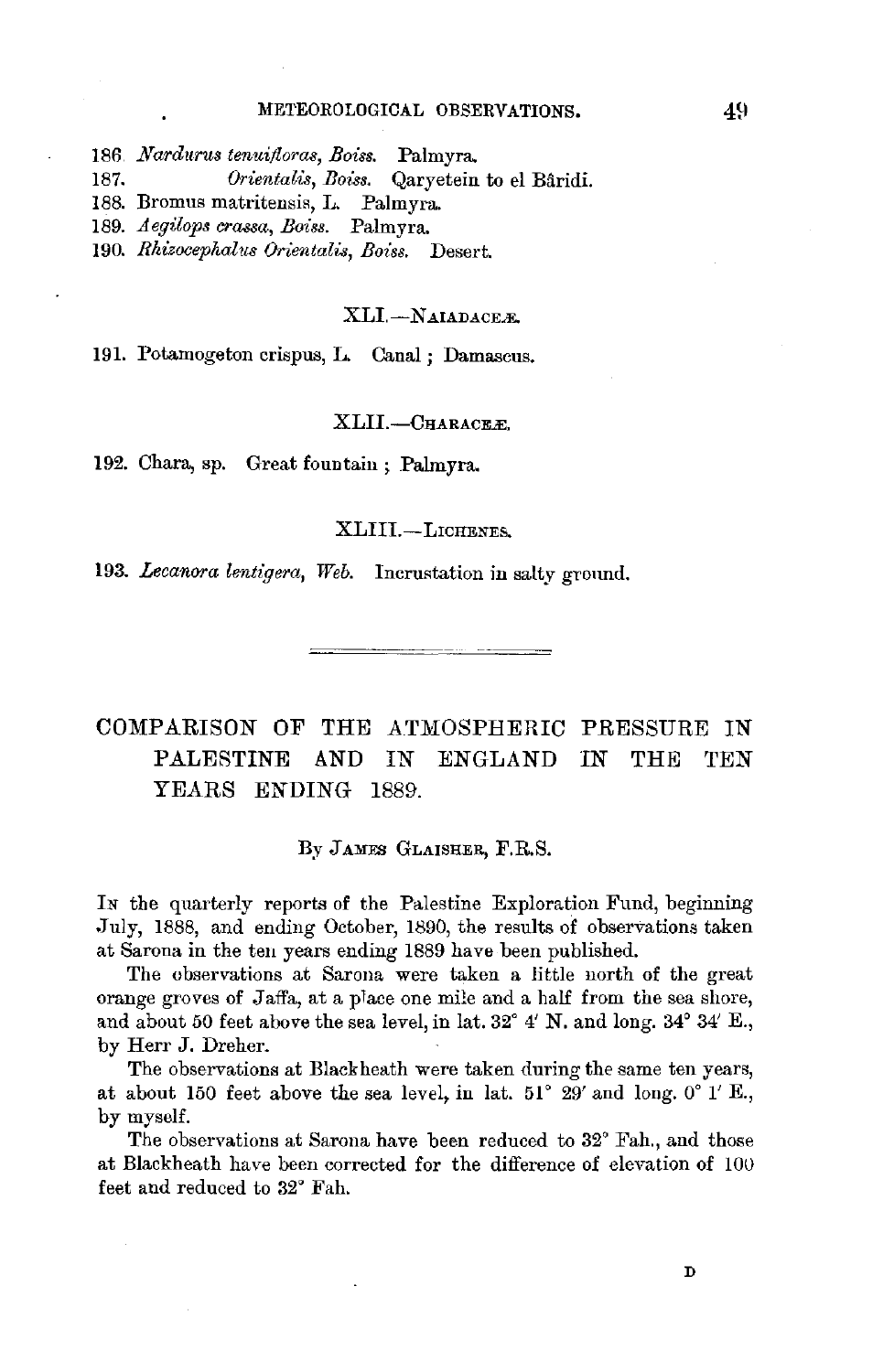| Months.                                  | Years.        |               |                   |               |               |               |               |               |               |               |                               |  |
|------------------------------------------|---------------|---------------|-------------------|---------------|---------------|---------------|---------------|---------------|---------------|---------------|-------------------------------|--|
|                                          | 1880.         | 1881.         | 1882.             | 1883.         | 1884.         | 1885.         | 1886.         | 1887.         | 1888.         | 1839.         | of<br>10 Years.               |  |
| January                                  | in.<br>30.269 | in.<br>30.235 | in.<br>$30 - 220$ | in.<br>30.088 | in.<br>30.262 | in.<br>30.151 | in.<br>30.128 | in.<br>30.285 | in.<br>30.166 | in.<br>30.073 | in.<br>30.188                 |  |
| February                                 | 30.155        | 30.007        | 30.249            | 30.099        | 30.230        | 30.097        | 30.065        | $30 - 239$    | 30.137        | 33.090        | METROROLOGICAL<br>30 137      |  |
| March<br>$\ddot{\phantom{a}}$            | 30.166        | 30.175        | 30.132            | 30.060        | 30.133        | 30.109        | 30.115        | 30.063        | 30.144        | 30.059        | 30.116                        |  |
| ${\bf April}$<br>$\ddot{\phantom{a}}$    | 30.051        | 30.035        | 30.114            | 30.042        | 30.013        | 29.995        | 30.034        | 29.993        | 29 992        | 30.051        | 30.032                        |  |
| May<br>$\ddot{\phantom{0}}$              | 29.947        | 29.957        | 30.017            | 29.953        | 29 946        | 29 905        | 30.007        | 30.061        | 29.939        | 29.918        | 29.965                        |  |
| $_{\text{June}}$<br>$\ddot{\phantom{a}}$ | 29.953        | 29.957        | 29.995            | 29 805        | 29.930        | 29.886        | 29.845        | 29 865        | 29.874        | 29.942        | 29.905                        |  |
| July<br>$\ddot{\phantom{0}}$             | $29 - 791$    | 29 860        | 29 7 38           | 29.771        | 29.899        | 29 793        | 29.795        | 29 893        | 29.809        | 29.823        | <b>OBSERVATIONS</b><br>29.823 |  |
| August                                   | 29.827        | 29.871        | 29.801            | 29.803        | 29.849        | 29 825        | 29.754        | 29.766        | $29 - 767$    | 29.788        | 29.805                        |  |
| September                                | 29.925        | 29.940        | 29 949            | 29.901        | 30.015        | 30.073        | 29.893        | 29.966        | $29 - 943$    | 29 882        | 29.979                        |  |
| October                                  | 30.018        | 29-994        | 29 983            | 29.977        | 30.002        | $29 - 970$    | 29 939        | 29 964        | 30.048        | 30.019        | 29.991                        |  |
| November                                 | 30.091        | 30.076        | 30.073            | 30.020        | 30.063        | 30.088        | 30.109        | 30.099        | $30 - 139$    | 30.136        | 30.089                        |  |
| December                                 | $30 - 180$    | 30.232        | 30.153            | 30.106        | 30.143        | 30.162        | $30 - 164$    | 30.087        | $30 - 272$    | 30.185        | $30 - 168$                    |  |
| Means<br>$\ddot{\phantom{a}}$            | 30 031        | 30.028        | 30.040            | 29.969        | 30.040        | 30.030        | 29.987        | 30.023        | 30.019        | 29 997        | 30.017                        |  |

|  | TABLE I. shows the Highest Reading of the Barometer at Sarona in each month. |  |
|--|------------------------------------------------------------------------------|--|
|  |                                                                              |  |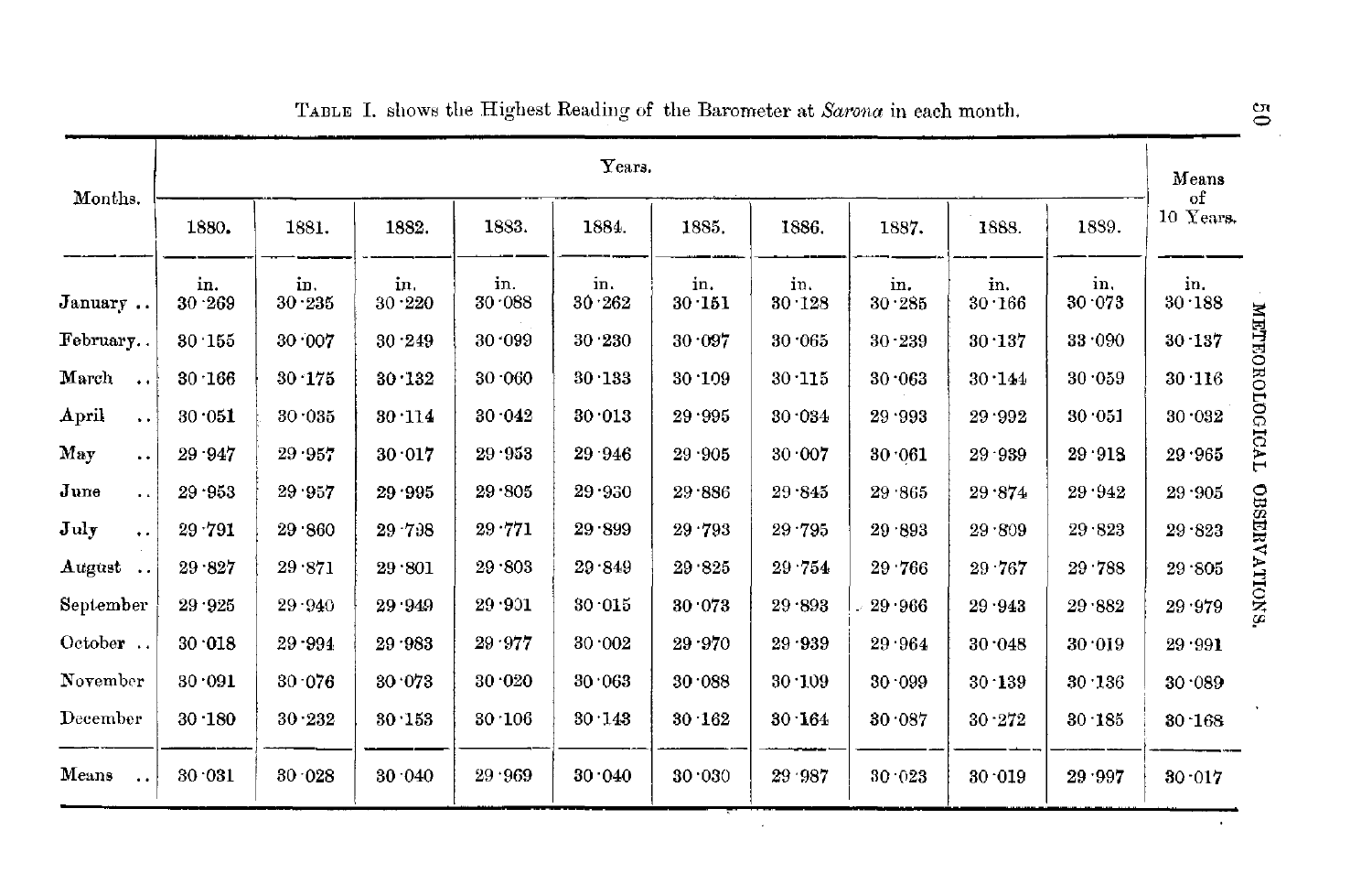In this table, the fact of the reading of the barometer in the six months from May to October so seldom reaching 30 inches is the first to notice. The reading exceeds 30 inches in every January, February, March, November, and December ; in seven Aprils out of the ten : in three Mays, in two Septembers; in four Octobers ; and there is no instance in the months of June, July, and August of a reading so high as 30 inches.

The maximum for the year has occurred in--

|                                               |             |                                   |          |          | The maximum was  |  |
|-----------------------------------------------|-------------|-----------------------------------|----------|----------|------------------|--|
| January, 4 times, viz., in 1880, 1881, 1884,  |             |                                   |          |          | Łв.              |  |
| and 1887                                      | $\cdots$    |                                   | $\cdots$ | $\cdots$ | 30.285 in 1887   |  |
| February, once                                | $\sim 1000$ | <b>Contract Contract Contract</b> |          | 1.11     | $30249$ , $1882$ |  |
| December, 5 times, in 1883, 1885, 1886, 1888, |             |                                   |          |          |                  |  |
| and 1889                                      | $\cdots$    | $\cdots$                          | $\cdots$ | $\sim$   | $30.272$ . 1888  |  |

The lowest of the monthly maximum readings has occurred five times in July and five times in August, viz.  $:$ 

|                                                                                                          | The lowest was<br>Ins. |  |
|----------------------------------------------------------------------------------------------------------|------------------------|--|
| July, in 1880, 1881, 1882, 1883 and 1885 , 29.771 in 1883<br>August, in 1884, 1886, 1887, 1888, and 1889 | 29.754 . 1886          |  |
|                                                                                                          |                        |  |

The numbers at the foot of the columns give the mean of each year; the largest, 30·04, was in 1882 and 1884, and the smallest, 29·969, in 1883.

In the last column is shown the mean of the ten highest readings in each month. The highest, 30.188 is in January; the next in order is 30·168 in December. 'fhe lowest is 29·805 in August ; the next in order is 29·823 in July.

The mean of all is 30·017 inches.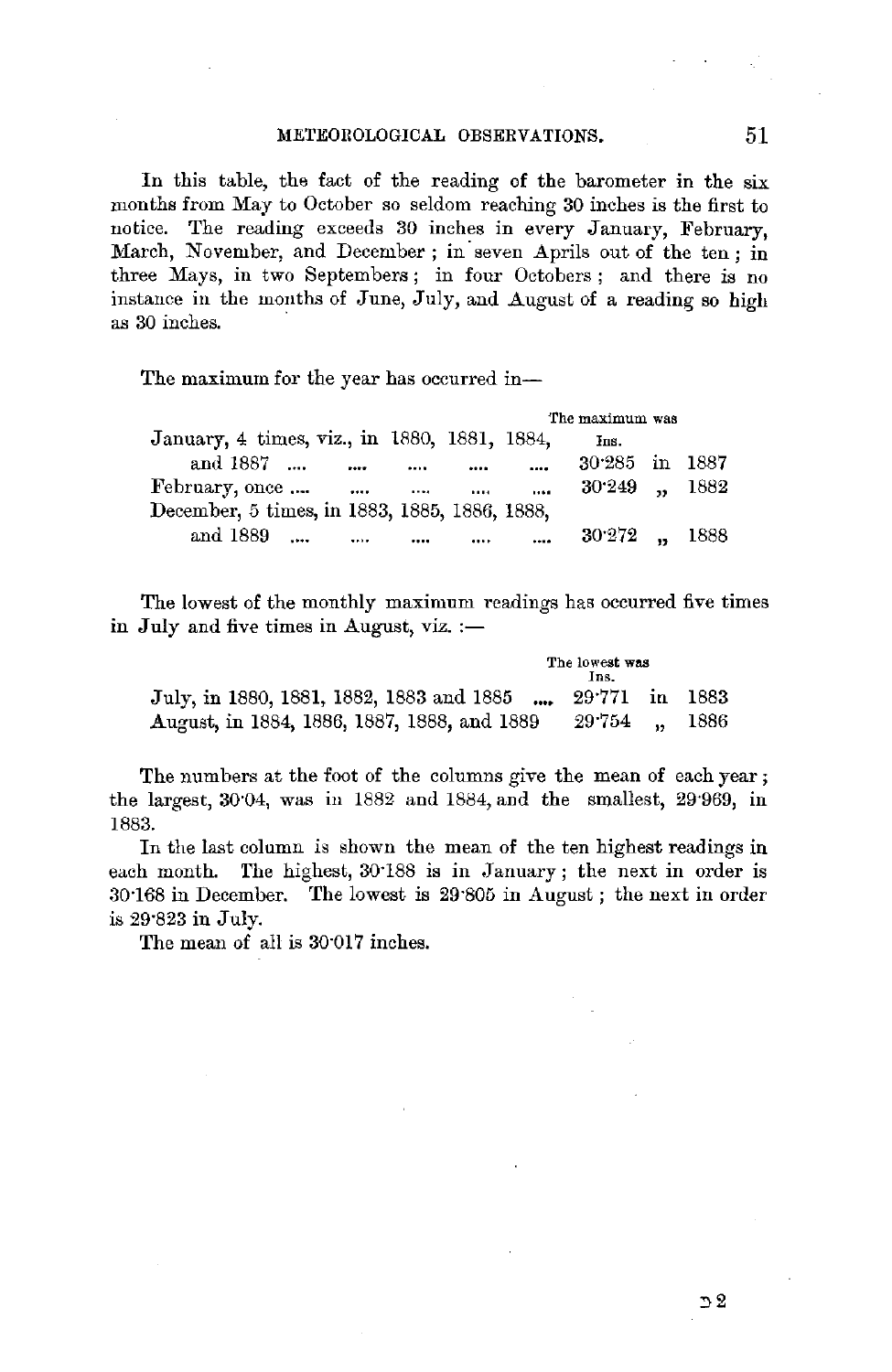| Months.                       | Years.        |               |               |                |               |               |               |               |               |               |                 |
|-------------------------------|---------------|---------------|---------------|----------------|---------------|---------------|---------------|---------------|---------------|---------------|-----------------|
|                               | 1880.         | 1881.         | 1882          | 1883.          | 1884.         | 1885.         | 1886.         | 1887.         | 1888.         | 1889.         | of<br>10 years. |
| January                       | in.<br>30.606 | in.<br>30.515 | in.<br>30.890 | in.<br>30 597  | in.<br>30.568 | in.<br>30.354 | in.<br>30.064 | in.<br>30.622 | in.<br>30.647 | in.<br>30.656 | in.<br>30.552   |
| February                      | 30.406        | 30.195        | 30.771        | 30.765         | 30 411        | 30.132        | 30.659        | 30.664        | $30 - 280$    | 30.342        | 30.462          |
| March<br>$\ddot{\phantom{a}}$ | 30.428        | 30.469        | 30.577        | 30.660         | 30.204        | 30.561        | 30.349        | 30.564        | 30 266        | 30.517        | 30.460          |
| April<br>$\ddot{\phantom{a}}$ | 30.376        | 30.193        | 30 293        | 30.592         | 30.031        | 30.251        | 30.209        | 30.639        | $30 - 175$    | 30 168        | $30 - 293$      |
| May<br>$\ddot{\phantom{0}}$   | 30.408        | 30.592        | 30 414        | 30.331         | 30.375        | 30.091        | 30.433        | 30.340        | 30.422        | 30.010        | 30.342          |
| June<br>$\ddot{\phantom{0}}$  | 30.167        | 30.255        | 30 266        | 30.332         | 30.268        | 30.346        | 30.226        | 30.388        | 30.175        | 30.358        | 30.280          |
| July<br>$\ddotsc$             | 30 114        | 30.271        | 30.409        | $30 - 105$     | 30.155        | 30 381        | 30.275        | 30.271        | 30.029        | 30.301        | 30.231          |
| August<br>$\ddotsc$           | 30.194        | 30.265        | 30 215        | 30.240         | 30 246        | 30.283        | 30.176        | 30.289        | 30.207        | 30.210        | 30.233          |
| September                     | 30.436        | 30.364        | 30.314        | 30.208         | 30.307        | 30.295        | 30.361        | 30.421        | 30 402        | 30.387        | 30 350          |
| October                       | 30 353        | 33.414        | 30.464        | $30 \cdot 470$ | 30.584        | 30.094        | 30 307        | 30.546        | 30.406        | 30.116        | 30.375          |
| November                      | 30.396        | 30 379        | 30.066        | 30.357         | 30 490        | 30.361        | 30.658        | 30.259        | 30.140        | 30.609        | 30.372          |
| December                      | 30.599        | 30.558        | 30.356        | 30.520         | 30.170        | 30.511        | 30.525        | 30.442        | 30.425        | 30.544        | 30 465          |
| Means                         | 30.374        | 30.372        | $30 - 420$    | 30.431         | $30 - 401$    | 30.305        | 30.353        | 30.451        | 30.298        | 30.352        | 30.368          |

TABLE II. shows the Highest Reading of the Barometer at Blackheath in each month.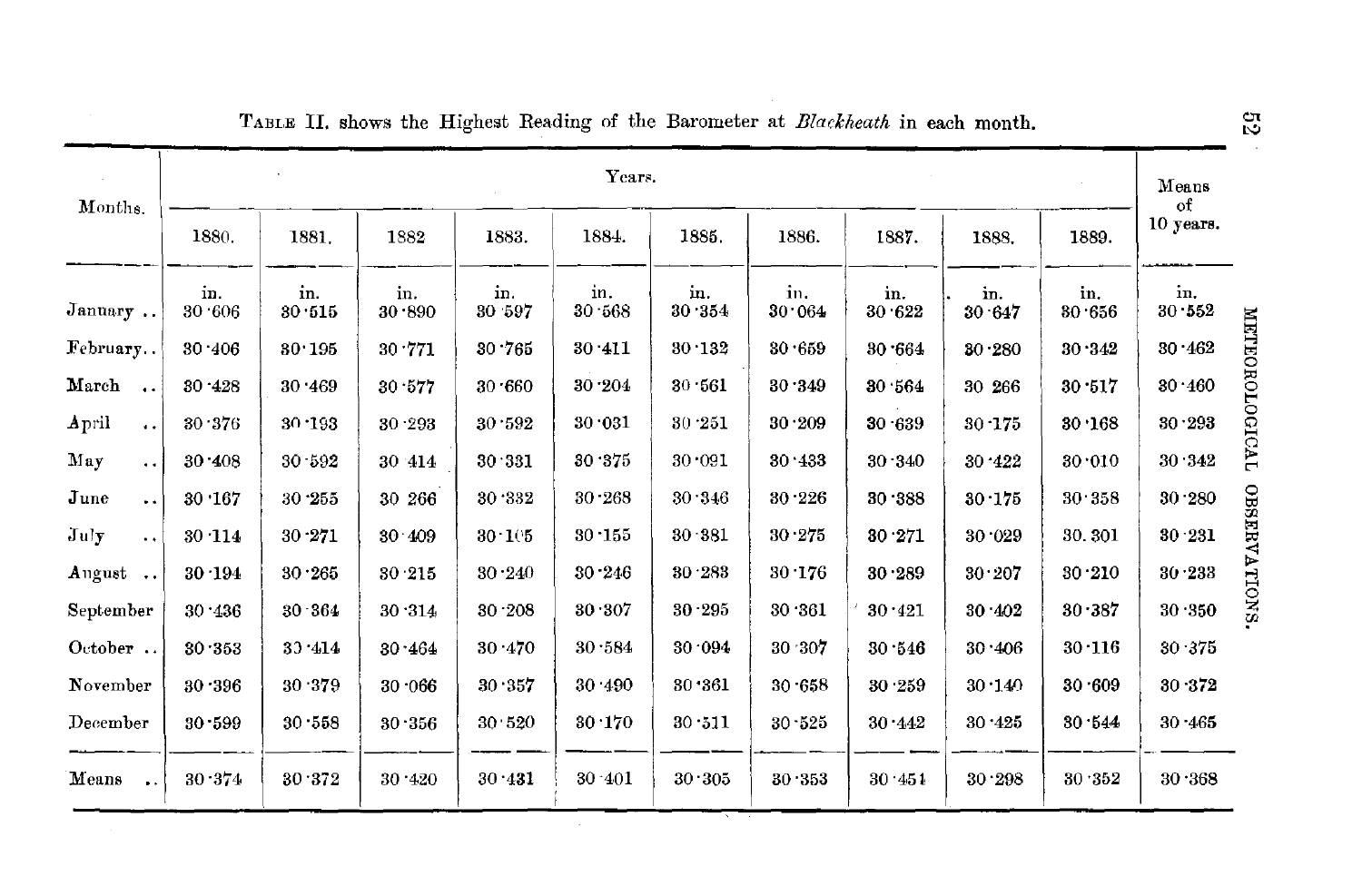A very marked difference is shown in this table from the corresponding one at Sarona, the reading being above  $30$  inches in every month.

The maximum for the year has occurred in--

| January, 4 times, in 1880, 1882, 1888, and |      |      |          | The highest was<br>Ins. |                      |      |
|--------------------------------------------|------|------|----------|-------------------------|----------------------|------|
| 1889                                       | <br> |      |          | 30.890                  | $\mathbf{in}$        | 1882 |
| February, 3 times, in 1883, 1886, and 1887 |      |      |          | 30.765                  | $\ddot{\phantom{a}}$ | 1886 |
| March, once                                | <br> | <br> | $\cdots$ | 30.561                  | $\ddot{\phantom{a}}$ | 1885 |
| May, once                                  | <br> | <br> | $\cdots$ | 30.592, 1881            |                      |      |
| October, once                              | <br> | <br> | $\cdots$ | $30.584$ .              |                      | 1884 |

Thus a very marked difference, excepting in the case of January, is shown from the times of maximum pressure at Sarona.

The lowest maximums for the year has occurred in-

|                                                                    |          |          |          | The lowest was<br>Ins |                      |      |  |
|--------------------------------------------------------------------|----------|----------|----------|-----------------------|----------------------|------|--|
| January, once<br>                                                  |          |          | $\cdots$ | 30.064                | in                   | 1880 |  |
| February, once                                                     | $\cdots$ |          | $\cdots$ | 30.195                | $\ddot{\phantom{a}}$ | 1881 |  |
| April, once<br>                                                    |          | $\cdots$ | $\cdots$ | 30:031                |                      | 1884 |  |
| May, twice, in 1885 and 1889                                       |          |          | $\cdots$ | 30:010                |                      | 1889 |  |
| July, 3 times, in 1880, 1883 and 1888                              |          |          |          | 30.029                | $\ddot{\phantom{a}}$ | 1888 |  |
| November, twice, in 1882 and 1887                                  |          |          | $\cdots$ | 30.066                |                      | 1882 |  |
| The numbers at the foot of the columns give the mean of each year; |          |          |          |                       |                      |      |  |

the largest,  $30.454$  inches, in 1887, and the smallest,  $30.298$  inches, in 1888.

The number in the last column shows the mean of the ten readings.

The highest, 30"552, is in January ; and the next in order, 30·465, in December. The lowest is 30.231 in July, and the next in order is 30.233 in August. These months are in agreement with those at Sarona, and thus, though at Blackheath there was no absolute maximum in December, yet its general high pressure has the second place on the mean as at Sarona.. The mean of all is 30·368 inches.

If we compare the numbers in Tables I and II together month by month, we shall see that at Blackbeath the maximum atmospheric pressure has been greater in every month but two, viz., in November, 1882, and in January, 1887, when the pressure at Sarona rose higher by o·oo7 inch and  $0.064$  inch respectively than at Blackheath. Again, in November, 1888, the difference was only O·OOl inch. In every other month the atmospheric pressure at Sarona was less than at Blackheath, and in some months by as much as six-tenths of an inch, viz., in May, 1881; January and July in 1882; February, March, and May, 1883; and April, 1887. By taking the difference between the number in the last column of the two preceding tables, the mean excess of maximum atmospheric pressure at Blackheath over that at Sarona is :-

|                        | In.   |                     | In.           |                  | In. |
|------------------------|-------|---------------------|---------------|------------------|-----|
| January , 0.364        |       | May                 | 0.377         | September 0.371  |     |
| February  0.325        |       | June                | 0.375         | October  0.384   |     |
| $\operatorname{March}$ | 0.344 | July                | $\dots$ 0.408 | November 0.283   |     |
| April                  | 0.261 | <b>August</b> 0.428 |               | December $0.297$ |     |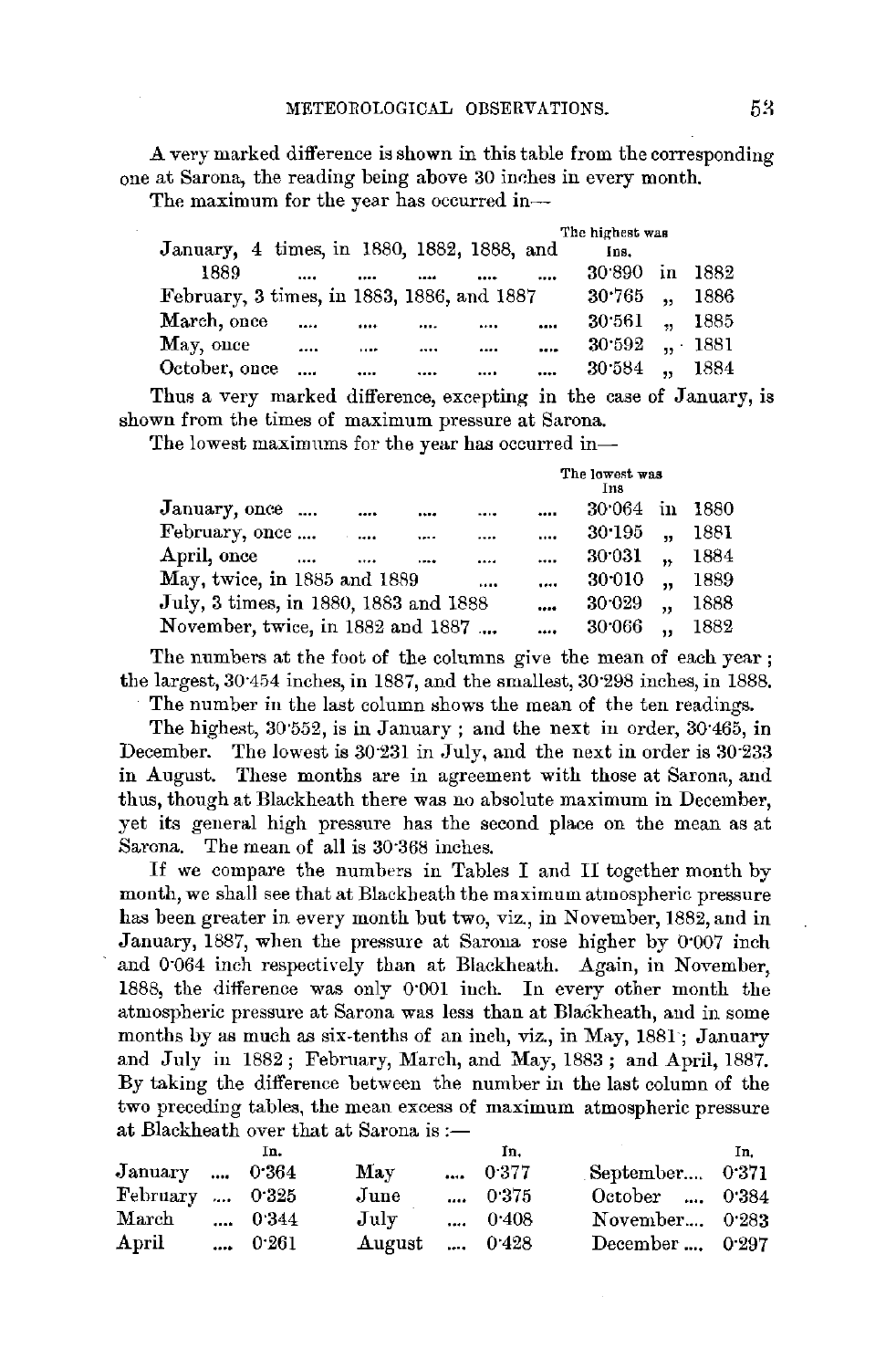| Month.                        | Years.        |               |               |               |                   |               |               |               |                   |               |                 |  |
|-------------------------------|---------------|---------------|---------------|---------------|-------------------|---------------|---------------|---------------|-------------------|---------------|-----------------|--|
|                               | 1880.         | 1881.         | 1882.         | 1883.         | 1884.             | 1885.         | 1886.         | 1887.         | 1888.             | 1889.         | оf<br>10 years. |  |
| January                       | in.<br>29.873 | in.<br>29.751 | in.<br>29.855 | in.<br>29.527 | in.<br>$29 - 678$ | in.<br>29.616 | in.<br>29.682 | in.<br>29.442 | in.<br>$29 - 709$ | in.<br>29.748 | in.<br>29 688   |  |
| February                      | 29 635        | 29.524        | 29.706        | 29.624        | 29.700            | 29.716        | 29.620        | 29.724        | 29.529            | 29.656        | 29.643          |  |
| March<br>$\ddotsc$            | 29.615        | 29.579        | 29.631        | 29.631        | 29.597            | $29 - 500$    | 29.584        | 29.743        | 29.592            | 29.571        | 29.604          |  |
| April<br>$\ddot{\phantom{a}}$ | 29.489        | 29 545        | 29.581        | 29.533        | 29 505            | 29 482        | 29.543        | 29.522        | 29 550            | $29 - 679$    | 29.543          |  |
| May<br>$\ddot{\phantom{a}}$   | 29.640        | 29.637        | 29 609        | $29 - 635$    | 29.670            | 29.687        | 29.686        | 29.704        | 29.690            | 29.559        | 29.652          |  |
| June<br>$\ddot{\phantom{a}}$  | $29 - 609$    | 29.697        | 29.684        | $29 - 666$    | 29.703            | 29.630        | 29.609        | 29 654        | 29.645            | 29.583        | 29.648          |  |
| July<br>$\bullet$             | 29.556        | 29.563        | 29.545        | $29 - 597$    | 29 600            | 29.509        | 29.567        | 29.573        | 29.574            | 29.494        | 29.558          |  |
| August                        | $29 - 584$    | $29 - 570$    | $29 - 630$    | 29.563        | 29.582            | 29.535        | 29.622        | 29.567        | 29.599            | 29.587        | 29.584          |  |
| September                     | 29.720        | 29.663        | 29.712        | 29.607        | 29.665            | 29.663        | 29.674        | 29.670        | 29.664            | 29.622        | 29.666          |  |
| October                       | 29.819        | 29.823        | 29.729        | $29 - 751$    | 20.783            | 29.778        | 29.734        | 29 .860       | 29.720            | 29.790        | 29.779          |  |
| November                      | 29.780        | 29.747        | 29.773        | 26.687        | 29.832            | 29.822        | 29 814        | 29.713        | 29.553            | 29.800        | 29.752          |  |
| December                      | 29.748        | 29 784        | 29.722        | 29.705        | 29.846            | 29.780        | 29.674        | 29.776        | 29 547            | 29 643        | 29.723          |  |
| Means<br>$\ddot{\phantom{1}}$ | 29.672        | 29 657        | 29.681        | 29.627        | 29 680            | 29.643        | 29.651        | $29 - 662$    | 29.614            | 29.644        | $29 - 662$      |  |

TABLE III. shows the Lowest Reading of the Barometer at *Barona* in each month.

 $\ell \in \mathbb{N}$  $\mathbf{p}$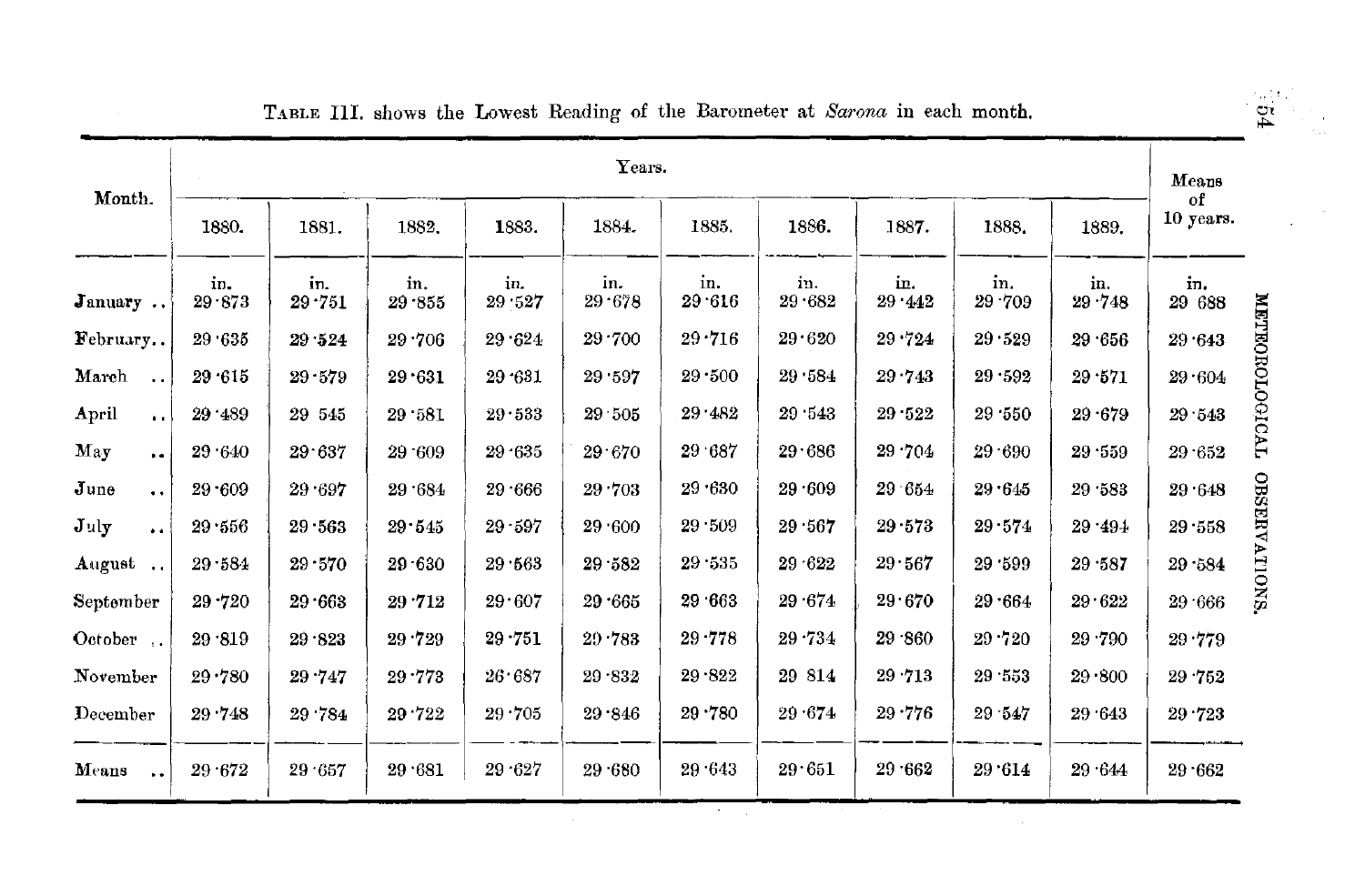The numbers in this table show very small differences from each other, and there is not one reading so small as 29'4 inches, differing in this respect very much from our experience in England.

The minimum at Sarona for the year has occurred in-

|                                               |          |                | The lowest was<br>Ins. |      |
|-----------------------------------------------|----------|----------------|------------------------|------|
| January, twice, in 1883 and 1887              | $\cdots$ | $\cdots$       | 29.442 in 1887         |      |
| February, twice, in 1881 and 1888             |          | $\cdots$       | 29.524                 | 1881 |
| April, 4 times, in 1880, 1884, 1885, and 1886 |          |                | $29.482$ .             | 1885 |
| July, twice, in 1882 and 1889                 |          | $\overline{a}$ | 29.494                 | 1889 |

The highest minimum for the year bas occurred in-

|                                                                | The highest was<br>Ins. |
|----------------------------------------------------------------|-------------------------|
| January, twice, in 1880 and 1882<br>$\cdots$<br>$\cdots$       | $29.873$ in<br>1880     |
| October, 4 times, in 1881, 1883, 1887, and                     |                         |
| 1888<br><br><br><br>                                           | 1887<br>29 860          |
| November, 3 times, in 1885, 1886, and 1889                     | 29.822<br>1885<br>,,    |
| December, once<br>$\cdots$<br>$\cdots$<br>$\cdots$<br>$\cdots$ | 1884<br>29 846<br>5     |

The numbers at the foot of the columns give the mean for each year the largest was 29·681 in 1882 and the smallest 29·614 in 1888.

The numbers in the last column show the mean of the ten readings. The lowest is in April, 29·543 inches, and the next in order is July, 29.553 inches. The highest, 29.779 inches, is in October, and the next in order, 29·752 inches, is in November. The mean of all is 29·662 inches.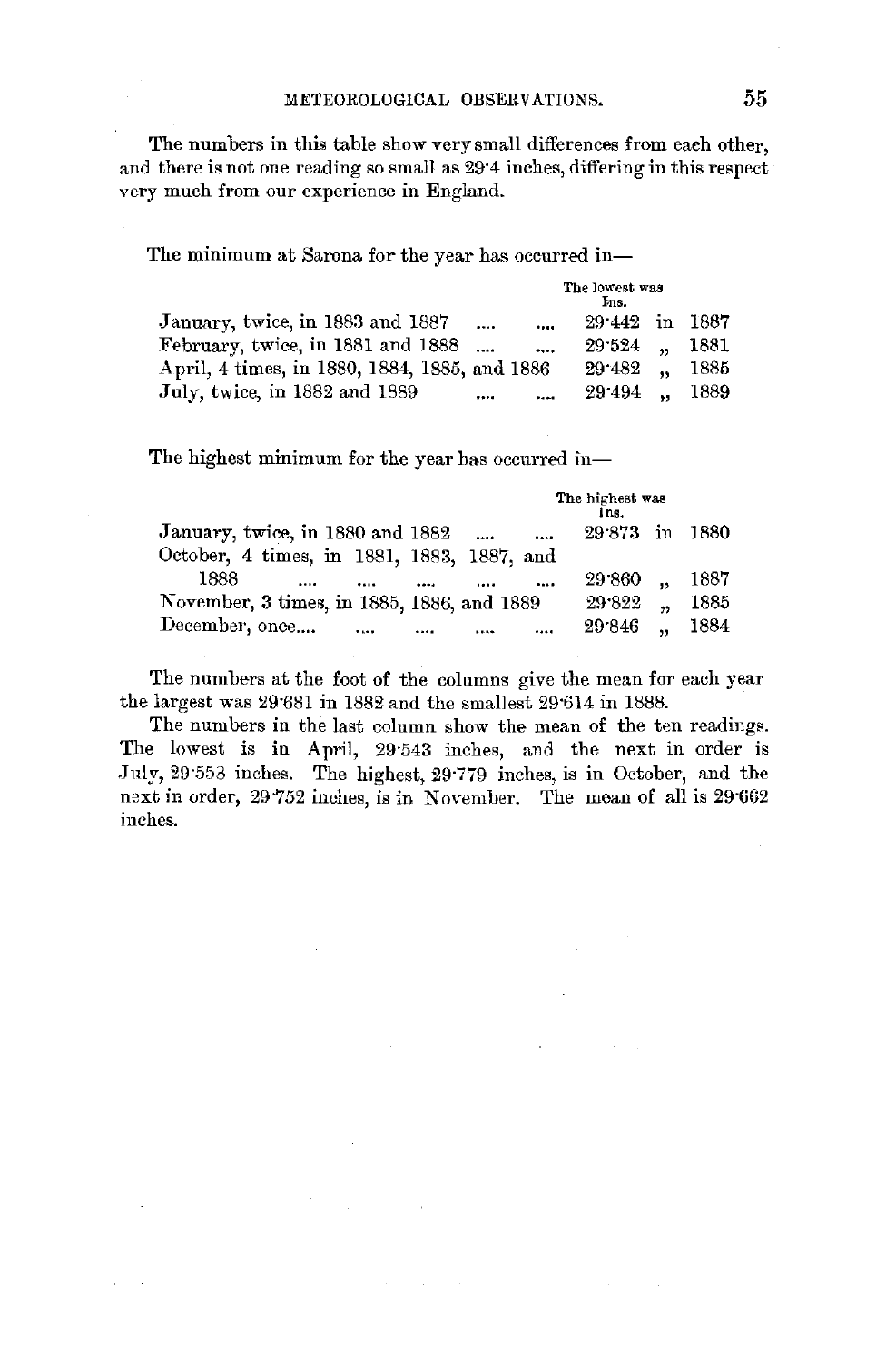| Months.                       | Years.        |               |                |               |               |               |               |               |               |               |                               |  |
|-------------------------------|---------------|---------------|----------------|---------------|---------------|---------------|---------------|---------------|---------------|---------------|-------------------------------|--|
|                               | 1880.         | 1881.         | 1882.          | 1883.         | 1884.         | 1885.         | 1886.         | 1887.         | 1888.         | 1889.         | of<br>10 years.               |  |
| January                       | in.<br>29 874 | in.<br>28.816 | in.<br>29 196  | in.<br>29.150 | in.<br>28 460 | in,<br>28.838 | in.<br>28.964 | in.<br>28 736 | in.<br>29.165 | in.<br>29 339 | in.<br>R<br>29.054            |  |
| February                      | 28.913        | 28.851        | 28.912         | 28.890        | 29.316        | 28.975        | $29 - 183$    | 29 .608       | 29 381        | $29 - 101$    | <b>LEO</b><br>29.176          |  |
| March<br>$\sim$               | 29.226        | $29 - 167$    | 28.915         | $29 - 176$    | 29.175        | 29.193        | $29 - 236$    | 28.999        | 28.646        | 28 '908       | $29\cdot 064$                 |  |
| April<br>$\ddot{\phantom{a}}$ | 29.231        | 29.604        | $28 \cdot 801$ | 29.347        | 29.269        | 29.177        | 29.145        | 29.245        | 29.514        | 29.133        | ROLOGICAL<br>$29 - 247$       |  |
| May<br>$\ddot{\phantom{a}}$   | 29.603        | 29.396        | 29.281         | 29 458        | 29 287        | 29.069        | 29.027        | 29.338        | 29 323        | 29.456        | 29 324                        |  |
| June<br>$\ddot{\phantom{a}}$  | 29.566        | 29 344        | 29.384         | 29.691        | 29.474        | $29 - 453$    | 29.664        | 29.585        | 29.470        | 29.579        | 29.521                        |  |
| $\mathbf{J}$ uly<br>$\sim$    | $29 - 418$    | 29.441        | 29.319         | 29.479        | 29.544        | 29.795        | 29 431        | 29.581        | 29.375        | 29.473        | 29 486                        |  |
| August                        | $29 - 191$    | 29.384        | 29.206         | 29 531        | 29.576        | 29 593        | 29.457        | 29.403        | 29.571        | 29.168        | <b>OBSERVATIONS</b><br>29.408 |  |
| September.                    | 29.166        | 29.383        | 29.166         | 28.748        | 29.355        | 29.392        | 29 587        | 29.206        | 29.605        | 29.391        | 29.300                        |  |
| October                       | 28.716        | 29.008        | 28.719         | 29.349        | 29.316        | 28.875        | 28.548        | 29 228        | 29.210        | 29 099        | 29 '007                       |  |
| November                      | 28.651        | 28.959        | 29.050         | 28.900        | 29.635        | 29.194        | 28.900        | 28.751        | $29 - 136$    | 29 447        | 29 062                        |  |
| December.                     | 29.102        | 28.864        | 28 965         | 29.445        | 28.804        | 29.445        | 28.254        | 29.214        | 29.033        | $29 - 223$    | 29.035                        |  |
| Means<br>$\ddot{\phantom{a}}$ | 29.221        | $29 - 185$    | 29.076         | 29.264        | 29.268        | 29.250        | 29.118        | 29.241        | 29.286        | 29.276        | 29.224                        |  |

## TABLE IV. shows the Lowest Readings of the Barometer at Blackheath in each Month.

بر<br>و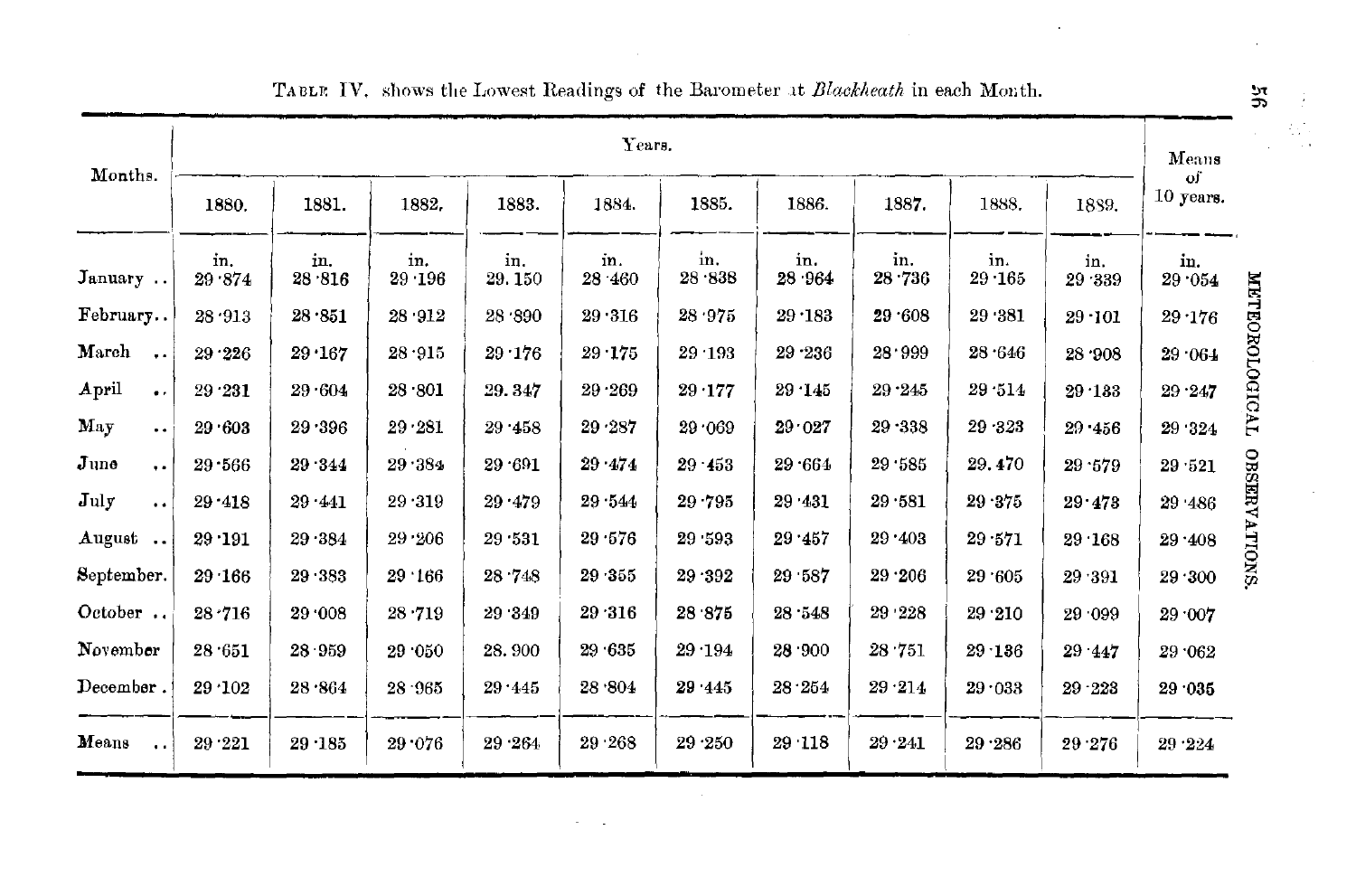Very remarkable indeed are the numbers in this table as compared with those in the corresponding table at Sarona. In every year the atmospheric pressure has been less than 29 inches, and with few exceptions the readings have been lower than those at Sarona, and in some months by an inch or more, viz., October and November, 1880; October, 1882; January and December, 1884; October, 1886; with numerous instances of  $0.7$  inch,  $0.8$  inch, and  $0.9$  inch. There are, however, a few instances in which the minimum at Sarona was lower than at Blackheath, viz., Jamiary, 1880; April, 1881; June, 1883; July and August, 1885; June, 1886; and July, 1887; that in July, 1885 by the large amount of 0·286 inch.

The minimum at Blackeath for the year has occurred in-

|                                            |  |          |          | The lowest was |                      |      |
|--------------------------------------------|--|----------|----------|----------------|----------------------|------|
| January, 4 times, in 1881, 1884, 1885, and |  |          |          | Ins.           |                      |      |
| 1887                                       |  | <br>     |          | $28 - 460$     | in                   | 1884 |
| March, twice, in 1888 and 1889             |  | $\cdots$ |          | $28 - 646$     | ٠,                   | 1888 |
| September, once                            |  | <br>     |          | 28.748         | $\ddot{\phantom{a}}$ | 1883 |
| October, once                              |  |          |          | 28.719         |                      | 1882 |
| November, once                             |  | <br>     | $\cdots$ | 28.651         | $\ddot{\phantom{a}}$ | 1880 |
| December, once                             |  |          |          | 28.254         | 55                   | 1886 |

The highest minimum for the year has occurred in--

|                                              |          |      |        |          | The highest was<br>Ins. |                         |      |
|----------------------------------------------|----------|------|--------|----------|-------------------------|-------------------------|------|
| January, once                                |          | <br> |        |          | 29.874                  | in                      | 1880 |
| February, once                               |          | <br> |        | $\cdots$ | 29.608                  | ٠.                      | 1887 |
| April, once                                  | $\cdots$ | <br> |        | $\cdots$ | 29.604                  | 55                      | 1881 |
| June, 4 times, in 1882, 1883, 1886, and 1889 |          |      |        |          | 29 69 1                 | $\ddot{\phantom{a}}$    | 1883 |
| July, once                                   | $\cdots$ |      |        |          | 29.795                  | $\overline{\mathbf{z}}$ | 1885 |
| September, once                              |          | <br> |        | $\cdots$ | 29.605                  | ,                       | 1888 |
| November, once                               |          | <br> | $\sim$ | $\cdots$ | 29.635                  | $\overline{\mathbf{z}}$ | 1884 |
|                                              |          |      |        |          |                         |                         |      |

The numbers at the foot of the columns give the mean for each year ; the largest was  $29.286$  inches, in 1888, and the smallest  $29.076$  inches, in 1882.

The numbers in last column show the mean of the ten minimum readings :-The lowest, 29°007 inches, in October, and the next in order, 29·035 inches, in December. The highest, 29·521 inches, in June, and the next in order, 29·486 inches, in July.

By taking the difference between the number in the last column of Tables III. and IV. the average lower barometer readings in England below those in Palestine will be shown,  $viz :=$ 

|                        | In.   |             | In.   |                 | In. |
|------------------------|-------|-------------|-------|-----------------|-----|
| January  0.634         |       | May         | 0.328 | September 0.366 |     |
| February $\dots$ 0.467 |       | June        | 0.127 | October  0.772  |     |
| $\operatorname{March}$ | 0.540 | $\rm{July}$ | 0.072 | November 0.690  |     |
| April                  | 0.296 | August      | 0.176 | December  0688  |     |
| ---                    |       |             |       |                 |     |

The mean of all is 0·438 inch.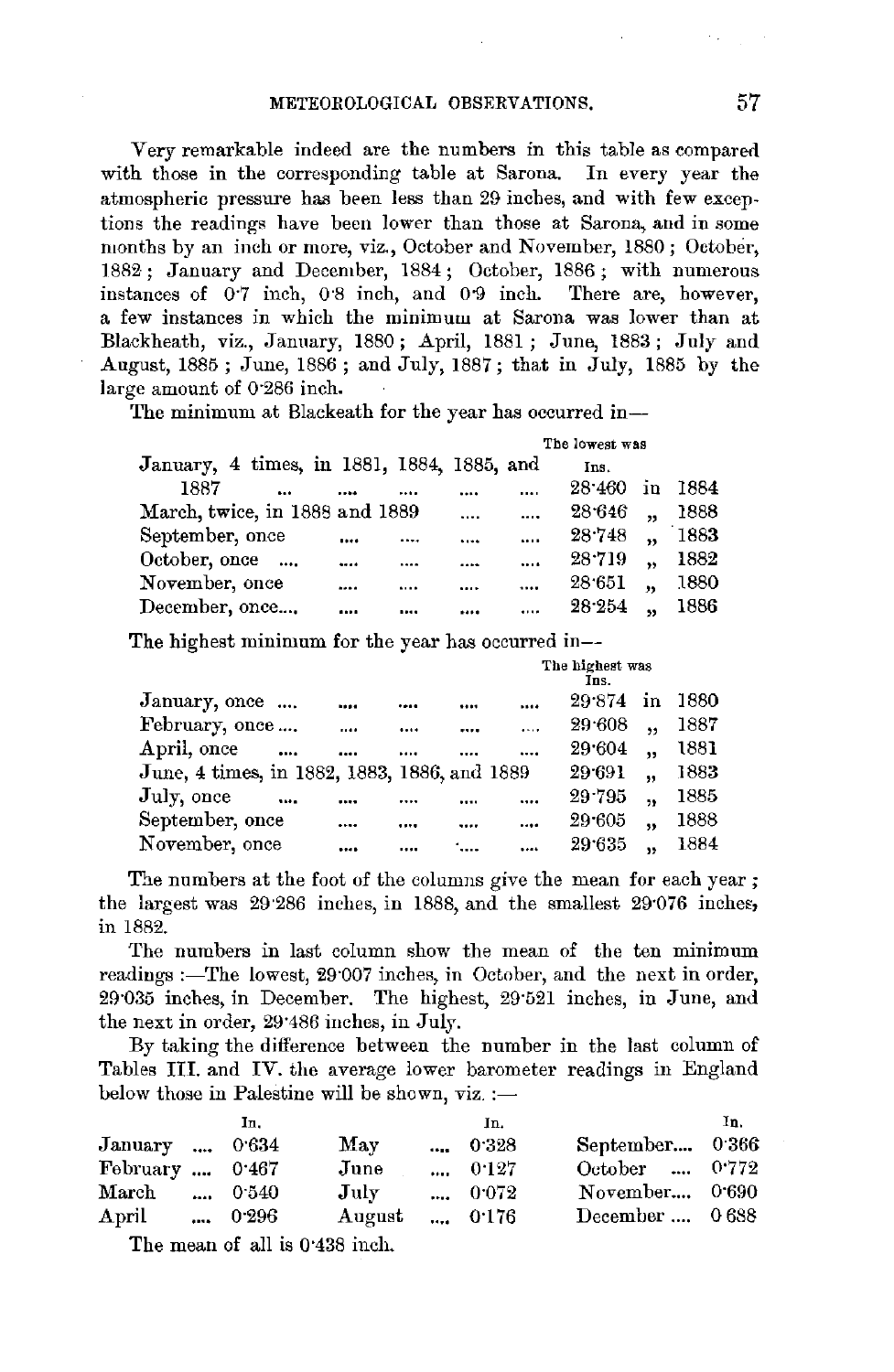|                                          |              |              |              |              |              | Years.       |              |              |              |              | Means<br>of     |
|------------------------------------------|--------------|--------------|--------------|--------------|--------------|--------------|--------------|--------------|--------------|--------------|-----------------|
| Months.                                  | 1880.        | 1881.        | 1882.        | 1883.        | 1884.        | 1885.        | 1886.        | 1887.        | 1888.        | 1889.        | 10 Years.       |
| January                                  | in.<br>0.396 | in.<br>0.384 | in.<br>0.365 | in.<br>0.561 | in.<br>0.584 | in.<br>0.535 | in.<br>0.446 | in.<br>0.843 | in.<br>0.457 | in.<br>0.325 | in.<br>0.490    |
| February                                 | 0.520        | 0.583        | 0.543        | 0.475        | 0.530        | 0.381        | 0.445        | 0.515        | 0.608        | 0.434        | 0.503           |
| March                                    | 0.551        | 0.596        | 0.501        | 0.429        | 0.536        | 0.609        | 0.531        | 0.320        | 0.552        | 0.488        | 0.511           |
| April<br>$\ddot{\phantom{a}}$            | 0.562        | 0.490        | 0.533        | 0.509        | 0.508        | 0.513        | 0.491        | 0.471        | 0.442        | 0.372        | 0.489           |
| May<br>$\ddot{\phantom{a}}$              | 0.307        | 0.320        | 0.408        | 0.318        | 0.276        | 0.218        | 0.321        | 0.357        | 0.249        | 0.359        | 0.313           |
| $_{\text{June}}$<br>$\ddot{\bullet}$     | 0.344        | 0.260        | 0.311        | 0.139        | 0.227        | 0.256        | 0.236        | 0.211        | 0.229        | 0.359        | 0.257           |
| $\mathbf{J}$ uly<br>$\ddot{\phantom{a}}$ | 0.235        | 0.297        | 0.253        | 0.174        | 0.299        | 0.284        | 0.228        | 0.320        | 0.235        | 0.329        | 0.265           |
| August                                   | 0.243        | 0.301        | 0.171        | 0.240        | 0.267        | 0.290        | 0.132        | 0.199        | 0.168        | 0.201        | $0\!\cdot\!201$ |
| September                                | 0.205        | 0.277        | 0.237        | 0.294        | 0.350        | 0.710        | 0.219        | 0.296        | 0.279        | 0.260        | 0.292           |
| October                                  | 0.199        | 0.171        | 0.254        | 0.226        | 0.219        | 0.192        | 0.205        | 0.158        | 0.328        | 0.229        | 0.248           |
| November                                 | 0.311        | 0.309        | 0.300        | 0.333        | 0.231        | 0.266        | 0.295        | 0.386        | 0 586        | 0.336        | 0.335           |
| $\bold{December}$                        | 0.432        | 0.448        | 0.431        | 0.401        | 0.297        | 0.382        | 0.490        | 0.311        | 0.725        | 0.542        | 0.446           |
| Means<br>$\ddot{\bullet}$                | 0.359        | 0.371        | 0.359        | 0.342        | 0.360        | 0.386        | 0.337        | 0.366        | 0.405        | 0.353        | 0.362           |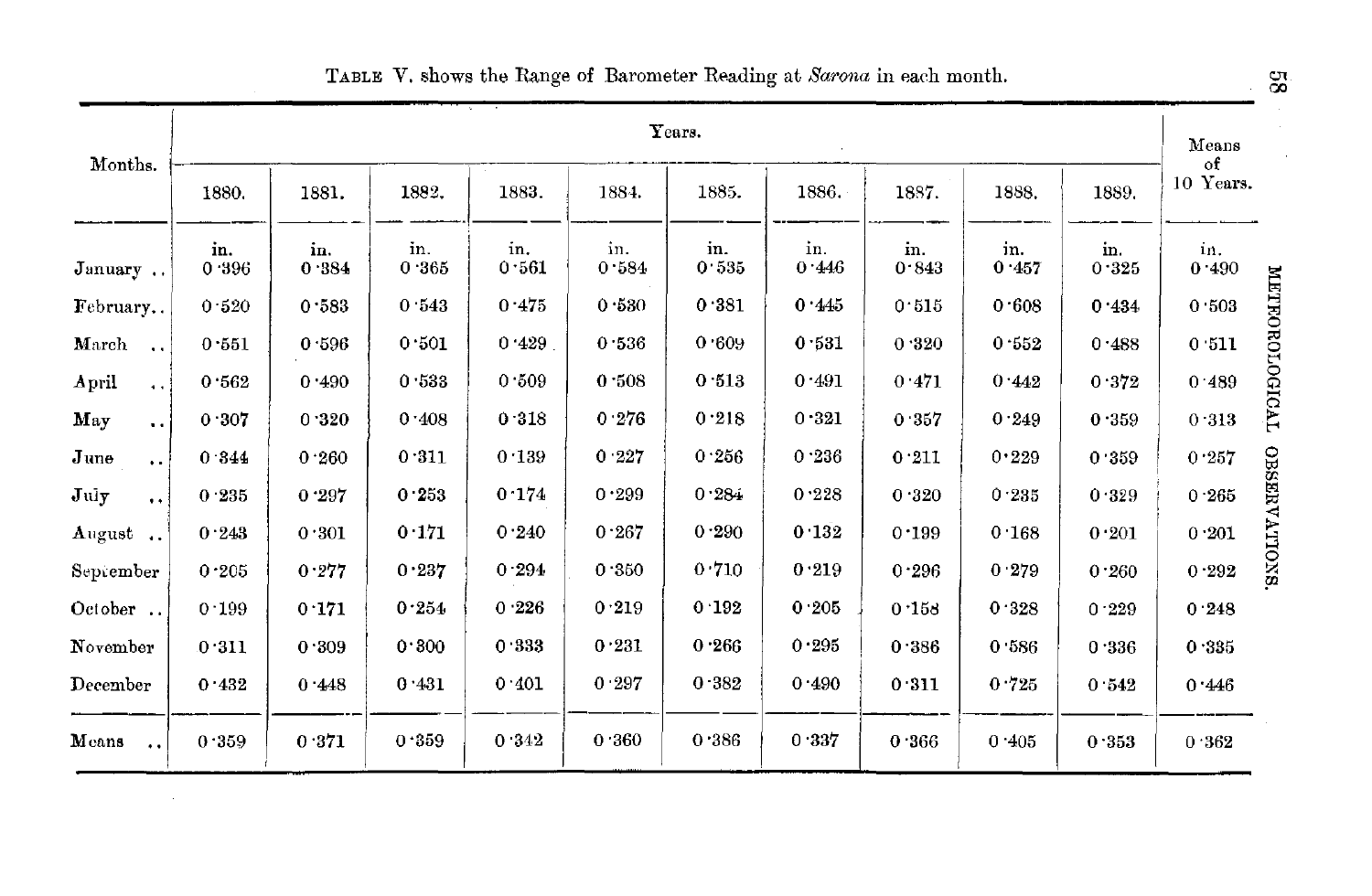The greatest ranges appear in tbe winter and spring months, and the smallest in the summer and autumn months.

The greatest monthly range in the year has occurred in-

|                                               |          | The largest was<br>Ins. |                      |      |
|-----------------------------------------------|----------|-------------------------|----------------------|------|
| January, 3 times, in 1883, 1884 and 1887      | $\cdots$ | 0.843                   | in.                  | 1887 |
| February, once<br>10.14<br>                   | $\cdots$ | 0.543                   | $\ddot{\phantom{a}}$ | 1882 |
| March, twice, in 1881 and 1886<br>            |          | 0.596                   | $\ddot{\phantom{a}}$ | 1881 |
| April, once<br>$\sim$<br><br>                 | $\cdots$ | 0.562                   | $\ddot{\phantom{a}}$ | 1880 |
| September, once<br>$\ldots$<br><br>           | $\cdots$ | 0.710                   | $\ddot{\phantom{a}}$ | 1885 |
| December, twice, in 1888 and 1889<br>$\cdots$ | ilir.    | $0.725$ ,               |                      | 1888 |
|                                               |          |                         |                      |      |

The least monthly range in the year has occurred in-

|                                                       | The smallest was<br>lns. |        |
|-------------------------------------------------------|--------------------------|--------|
| June, once<br>$\cdots$<br><br><br><br>                | $0.139$ in 1883          |        |
| August, 4 times, in 1882, 1886, 1888, and 1889 0.132, |                          | - 1886 |
| October, 5 times, in 1880, 1881, 1884 1885,           |                          |        |
| and 1887<br>$\cdots$<br><br><br><br>1.0001            | $0.158$ .                | 1887   |

These small ranges are remarkable.

The mean monthly range in each year is shown at the foot of each column. The largest is  $0.405$  irch, in 1888, and the smallest,  $0.337$ inch in 1886. The mean monthly range is 0'362 inch.

The numbers in the last column show the mean range in each month. The largest, 0.511 inch, is in March, and the next in order, 0.503 inch is in February. The smallest, 0·201 inch, is in August, and the next in order, 0·248 inch, is in October,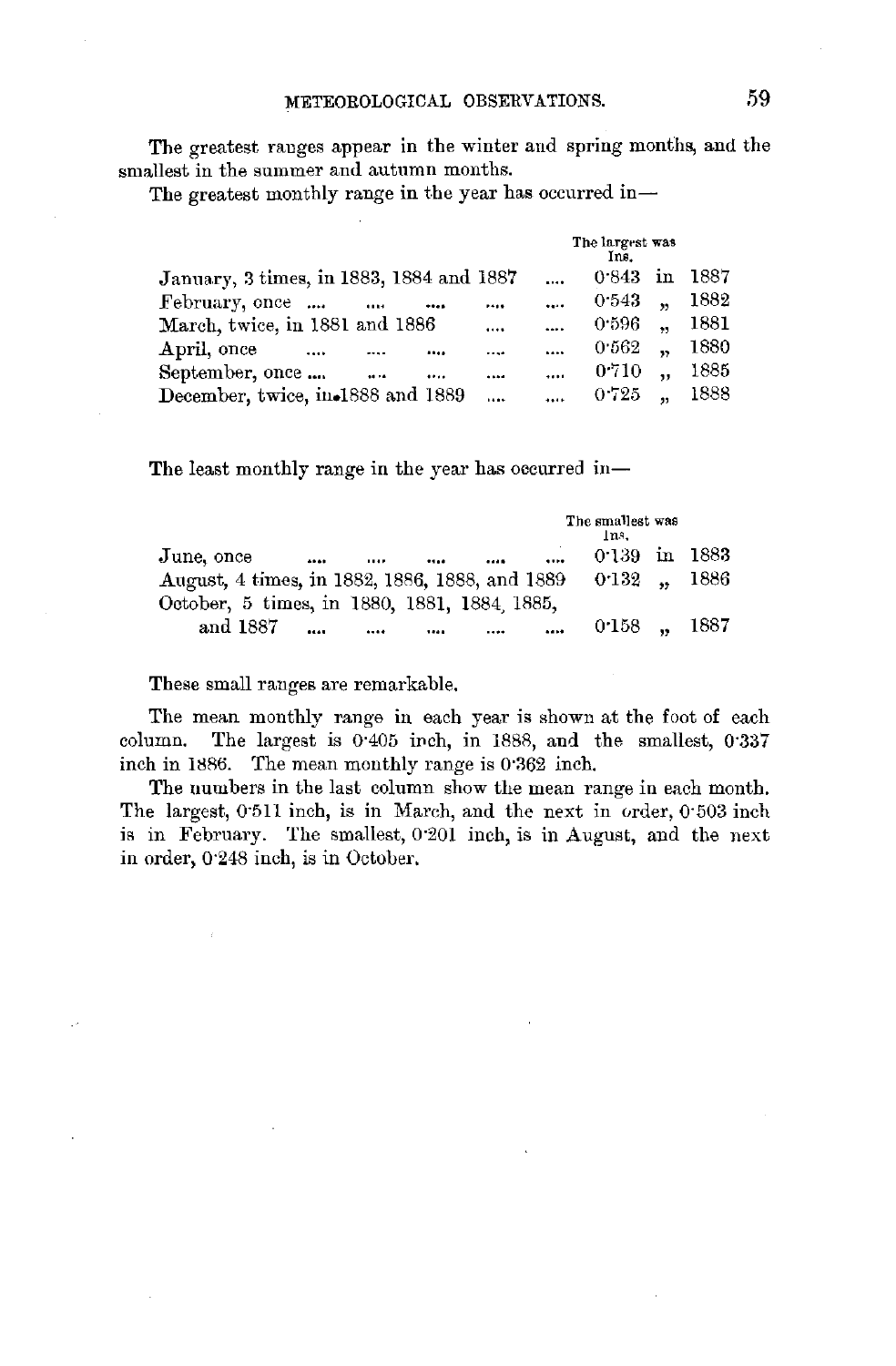| Month.                                  | Years.       |              |              |              |              |              |              |              |              |              |                   |                       |  |
|-----------------------------------------|--------------|--------------|--------------|--------------|--------------|--------------|--------------|--------------|--------------|--------------|-------------------|-----------------------|--|
|                                         | 1880.        | 1881.        | 1882.        | 1883.        | 1884.        | 1885.        | 1886.        | 1887.        | 1888.        | 1889.        | of<br>10 $y$ ars. |                       |  |
| January                                 | in.<br>0.732 | in.<br>1.699 | in.<br>1.694 | in.<br>1.447 | in.<br>2.108 | in.<br>1.516 | in,<br>1.100 | in.<br>1.886 | in.<br>1.482 | in.<br>1.317 | in.<br>1.498      |                       |  |
| February                                | 1.493        | 1.344        | 1.859        | 1.875        | 1.095        | 1.157        | 1 476        | 1.056        | 0.899        | 1.241        | 1.349             |                       |  |
| March<br>$\cdots$                       | 1.202        | 1.302        | 1.662        | 1.484        | $1.029$      | 1.368        | 1:113        | 1.565        | 1.620        | 1.6C9        | 1.395             | <b>METEOROLOGICAL</b> |  |
| April<br>$\ddot{\phantom{a}}$           | 1.145        | 0.589        | 1 492        | 1.245        | 0.762        | 1.074        | 1.064        | 1 394        | 0.661        | 1.035        | 1.146             |                       |  |
| May<br>$\ddot{\phantom{a}}$             | 0.805        | 1.196        | 1.133        | 0.873        | 1.088        | 1.022        | 1.406        | 1.002        | 1.099        | 0.554        | 1.018             |                       |  |
| $\mathbf{June}$<br>$\ddot{\phantom{a}}$ | 0.601        | 0.911        | 0.882        | 0.641        | 0.794        | 0.893        | 0.562        | 0.803        | 0 705        | 0.779        | 0.757             |                       |  |
| July<br>$\ddot{\phantom{a}}$ .          | 0.696        | 0.830        | 1.090        | 0.626        | 0.611        | 0.586        | 0.844        | 0.690        | 0.654        | 0.328        | 0.746             | OBSERVATIONS.         |  |
| August                                  | 0.996        | 0.881        | 1.009        | 0.709        | 0.670        | 0.690        | 0.718        | 0.886        | 0.636        | 1.042        | 0.824             |                       |  |
| September                               | 1.270        | 0.981        | 1.139        | 1.460        | 0.952        | 0.903        | 0.774        | 1.215        | 0.797        | 0.996        | 1 049             |                       |  |
| October                                 | 1.637        | 1.406        | 1.745        | 1:121        | 1.268        | 1.269        | 1.759        | 1.318        | 1.196        | 1.017        | 1 374             |                       |  |
| November                                | 1.745        | 1.420        | 1.016        | 1.457        | 0.855        | 1.167        | 1.758        | 1.508        | 1.004        | 1.162        | 1.409             |                       |  |
| December                                | 1.497        | 1.693        | 1.391        | 1.075        | 1.366        | 1 066        | 2.271        | 1.228        | 1.392        | 1.321        | 1.330             |                       |  |
| Means<br>$\ddot{\phantom{a}}$           | 1.152        | 1.188        | 1.351        | 1.168        | 1.050        | 1.059        | 1.237        | 1.213        | 1.112        | 1.075        | 1.158             |                       |  |

 $\overline{\phantom{a}}$ 

 $\sim$ 

# TABLE VI. shows the Range of Barometer Reading at Blackheath in each month.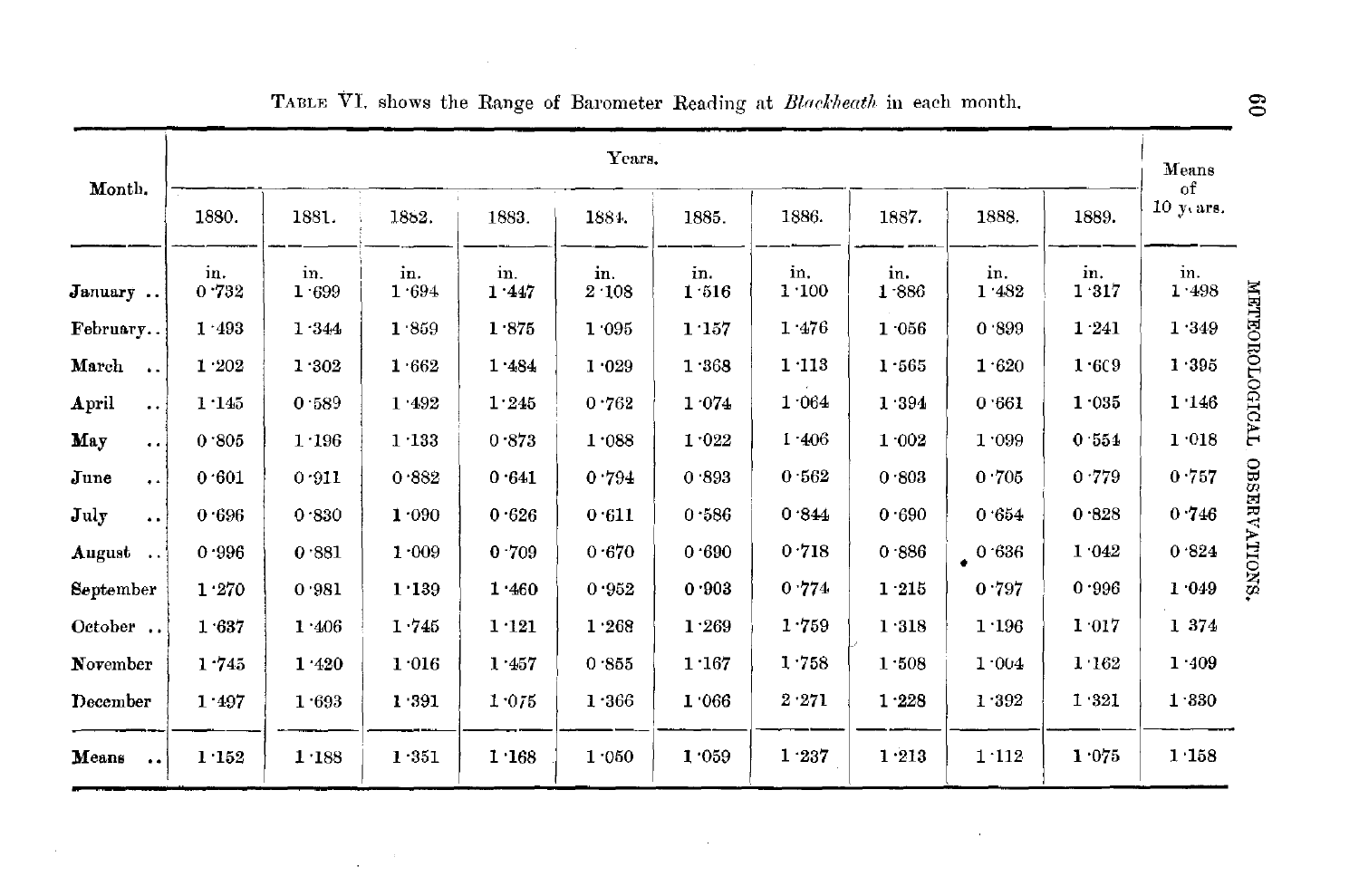### METEOROLOGICAL OBSERVATIONS. 61

These ranges differ very greatly from those in the preceding table, as at Sarona the greatest appear in the months of Winter and Spring, and frequently exceeding an inch, and in two instances, viz., in January, 1885, and December, 1886, exceeding 2 inches. The smallest appear in June, July, and August.

The largest monthly range in the year has occurred in-

|                                            |           | The largest was                       |         |
|--------------------------------------------|-----------|---------------------------------------|---------|
| January, 4 times, in 1881, 1884, 1885, and |           | Ins.                                  |         |
| 1887<br><br>                               |           | $2.108$ ins. in $1884$                |         |
| February, twice, in 1882 and 1883          | $\ddotsc$ | $\ldots$ 1.875 in. $\ldots$ 1883      |         |
| March, twice, in 1888 and 1889             | $\cdots$  | $\ldots$ 1.620 $\ldots$ $\ldots$ 1888 |         |
| November, once<br>                         | <br>      | $\dots$ 1745 $\dots$                  | ,, 1880 |
| December, once<br>                         |           | , $2.271$ ins. $\sqrt{1886}$          |         |

Agreeing generally in the months with those at Sarona.

The smallest monthly range at Blackheath in the year has occurred in-

|                                              |              |      |          | The smallest was<br>Ins. |      |
|----------------------------------------------|--------------|------|----------|--------------------------|------|
| April, once                                  | <br>         | <br> | $\cdots$ | $0.589$ in               | 1881 |
| May, once                                    | <br>$\cdots$ | <br> | $\cdots$ | 0.554                    | 1889 |
| June, 3 times, in 1880, 1882 and 1886        |              |      |          | 0.562                    | 1886 |
| July, 4 times, in 1883, 1884, 1885, and 1887 |              |      |          | 0.586                    | 1885 |
| August, once                                 | <br>         | <br> | $\cdots$ | 0.636                    | 1888 |

Differing generally in the months with those at Sarona.

The mean monthly range in each year is shown at the foot of each column. The largest,  $1.351$  inch, in 1882, and the smallest,  $1.075$  inch, in 1889. The mean monthly range is 1 ·158 inch.

The numbers in the last column show the mean range in each month. The largest, 1:498 inch, in January, the next in order, 1:409 inch, is in November. The smallest, 0·746 inch, in July, and the next in order, 0·757 inch, in June.

By comparing the numbers in the Tables V. and VI. it will be seen that the range in every month was larger at Blackheath that at Sarona ; the least difference was about a quarter of an inch in the months of June, 1880 and April, 1884; there are many instances exceeding l inch, and three exceeding 1<sup>2</sup> inches in the months of January, 1884, and October and December, 1886.

By taking the difference between the numbers in the last column of Tables V. and VI., the greater range of atmospheric pressure in England over that in Palestine is shown in every month, and are-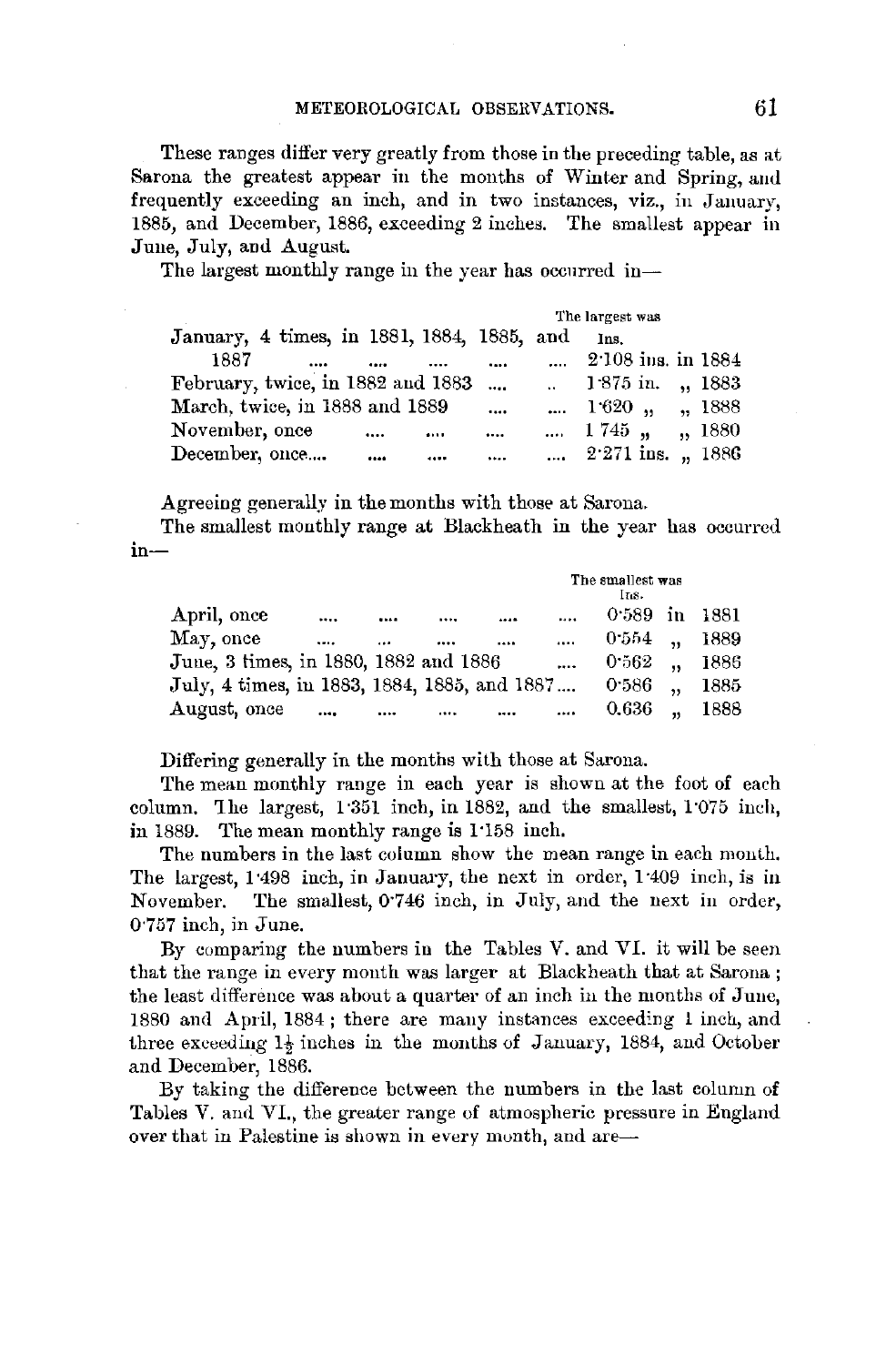|                  | Īп.   |             | In.           |                  | In. |
|------------------|-------|-------------|---------------|------------------|-----|
| January  1008    |       | May         | 0.705         | September 0.757  |     |
| February , 0.846 |       | June        | 0.500         | October , 1.126  |     |
| March            | 0.884 | $\rm{July}$ | 0.480         | November 1.074   |     |
| $_{\rm April}$   | 0.657 | August      | $\dots$ 0.623 | December $0.884$ |     |

By dividing the mean range in each month at Blackheath by the mean range at Sarona, it will be found that the range at Blackheath in-

| April<br>$\cdots$          | <br>  |    |                | is about $2\frac{1}{4}$ times larger than at Sarona. |    |
|----------------------------|-------|----|----------------|------------------------------------------------------|----|
| February, March and July   |       | ,, | $2\frac{3}{4}$ | ,,                                                   | 99 |
| January, June and December |       |    | 3              | ,,                                                   | ,, |
| May<br>$\cdots$            | <br>  | ,, | $3\frac{1}{4}$ | ,,                                                   | 33 |
| September                  | <br>  | ,, | $3\frac{1}{2}$ | $+ +$                                                | 32 |
| November                   | <br>. | ,, | $4\pi$         | 99                                                   | ,, |
| October                    | <br>  | ,, | 54             | 72                                                   | ,, |

The mean annual range was at-

|            |      |              | In.   |
|------------|------|--------------|-------|
| Blackheath | <br> |              | 1:985 |
| Sarona<br> | <br> | <b>BR 48</b> | 0.711 |

The highest reading during the 10 years, at-

|            |           | Was        |    |         |
|------------|-----------|------------|----|---------|
|            |           | Ins.       |    | January |
| Blackheath | <br>1.001 | <br>30.890 | ın | 1882    |
| Sarona     | <br>      | <br>30.285 | 11 | 1887    |

The lowest reading during the 10 years, at-

|                           | ٠    | Was<br>Ins. |              | January |
|---------------------------|------|-------------|--------------|---------|
| <b>Blackheath</b>         |      | <br>28.254  | in           | 1886    |
| Sarona                    | <br> | <br>29.442  | ,,           | 1887    |
| The extreme range was at- |      |             |              |         |
| Blackheath                |      | <br>        | $2.436$ ins. |         |
| Sarona                    |      |             | $0.843$ m.   |         |

so that the range at Sarona was about  $\frac{1}{3}$  of that in England.

62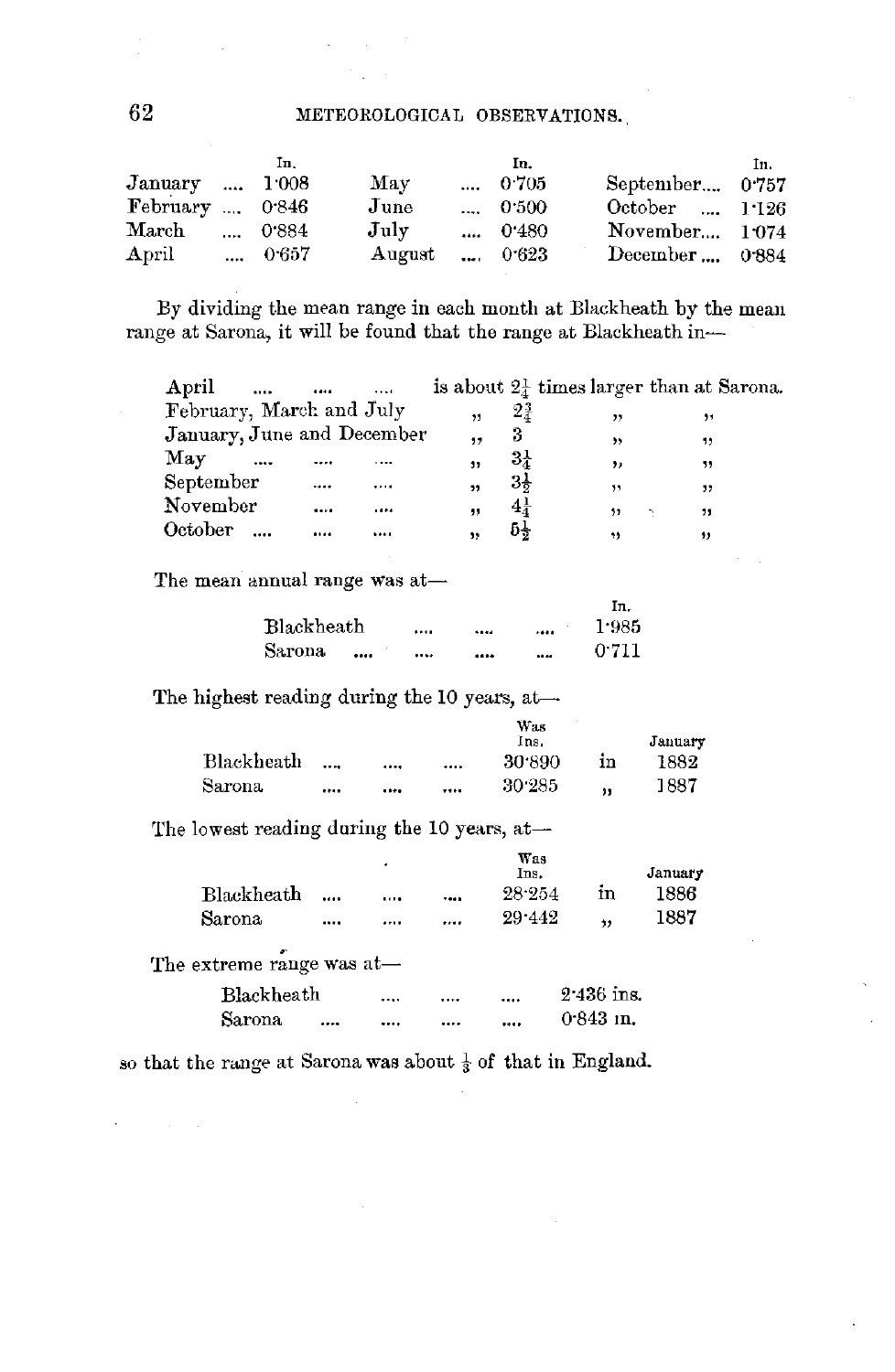| Months.                                  |               |               |               |               | Years.        |                   |               |               |               |               | Means<br>оf   |
|------------------------------------------|---------------|---------------|---------------|---------------|---------------|-------------------|---------------|---------------|---------------|---------------|---------------|
|                                          | 1880.         | 1881.         | 1882.         | 1883.         | 1884.         | 1885.             | 1836.         | 1887.         | 1888.         | 1889.         | 10 Years.     |
| January                                  | in.<br>30.046 | in.<br>29.997 | in.<br>30.060 | in.<br>29.898 | in.<br>30.010 | in.<br>$29 - 919$ | in.<br>29.946 | in.<br>29.866 | in.<br>29.958 | in.<br>29.921 | in.<br>29 962 |
| February                                 | 29.942        | 29.838        | 30.000        | 29.924        | 29.945        | 29.929            | 29 874        | $29 - 958$    | 29.870        | 29.939        | $29 - 922$    |
| March<br>$\ddot{\phantom{a}}$            | 29.882        | 29.917        | $29 - 930$    | 29.838        | $29 - 892$    | 29.861            | 29 879        | 29.900        | 29.878        | 29.872        | $29 - 885$    |
| April<br>$\ddot{\phantom{a}}$            | 29.814        | 29 828        | $29 - 797$    | 29.775        | $29 - 723$    | 29.706            | 29.858        | $29 - 781$    | $29 - 795$    | 29.859        | $29 - 794$    |
| May<br>٠.                                | 29.776        | 29.821        | 29 840        | 29 801        | 29 841        | 29 813            | $29\cdot 845$ | 29.844        | 29.817        | $29 - 752$    | 29.815        |
| $_{\text{June}}$<br>$\ddot{\phantom{a}}$ | 29 741        | 29.316        | 29 806        | 29.735        | 29.828        | 29.776            | 29.746        | 29 744        | 29.768        | 29.770        | 29 773        |
| July                                     | 29.679        | 29.705        | 29 689        | 29.689        | 29.717        | 29.679            | 29.677        | $29 - 671$    | 29.672        | 29.648        | 29 683        |
| August                                   | 29.716        | 29.675        | 29.705        | 29.697        | 29 707        | 29 657            | 29.685        | 29 653        | 29.696        | 29.665        | 29 686        |
| September                                | 29.808        | 29.792        | 29 803        | 29.748        | 29.817        | 29.798            | 29 790        | 29 802        | 29 802        | 29.770        | $29 - 793$    |
| October                                  | 29 916        | 29 902        | 29 771        | 29.886        | 29.900        | 29 904            | 29.840        | 29.875        | 29.855        | $29 - 893$    | 29 874        |
| November.                                | 30.019        | $29 - 919$    | 29 .919       | 29 .895       | 29 952        | 29.921            | 29 948        | 29.930        | 29.922        | 29 967        | $29 - 939$    |
| December.                                | 29 944        | 29 975        | 29 953        | 29 924        | 29.980        | $29 - 950$        | 29.979        | 29.949        | 29 977        | 29.953        | 29.958        |
| Means<br>$\ddotsc$                       | 29.857        | 29.857        | $29 - 856$    | $29 - 818$    | 29.859        | $29 - 826$        | 29.839        | $29 - 822$    | 29 .834       | 29.834        | 29.849        |

# TABLE VII. shows the Mean Monthly Reading of the Barometer at Sarona in each month.

 $\rm 63$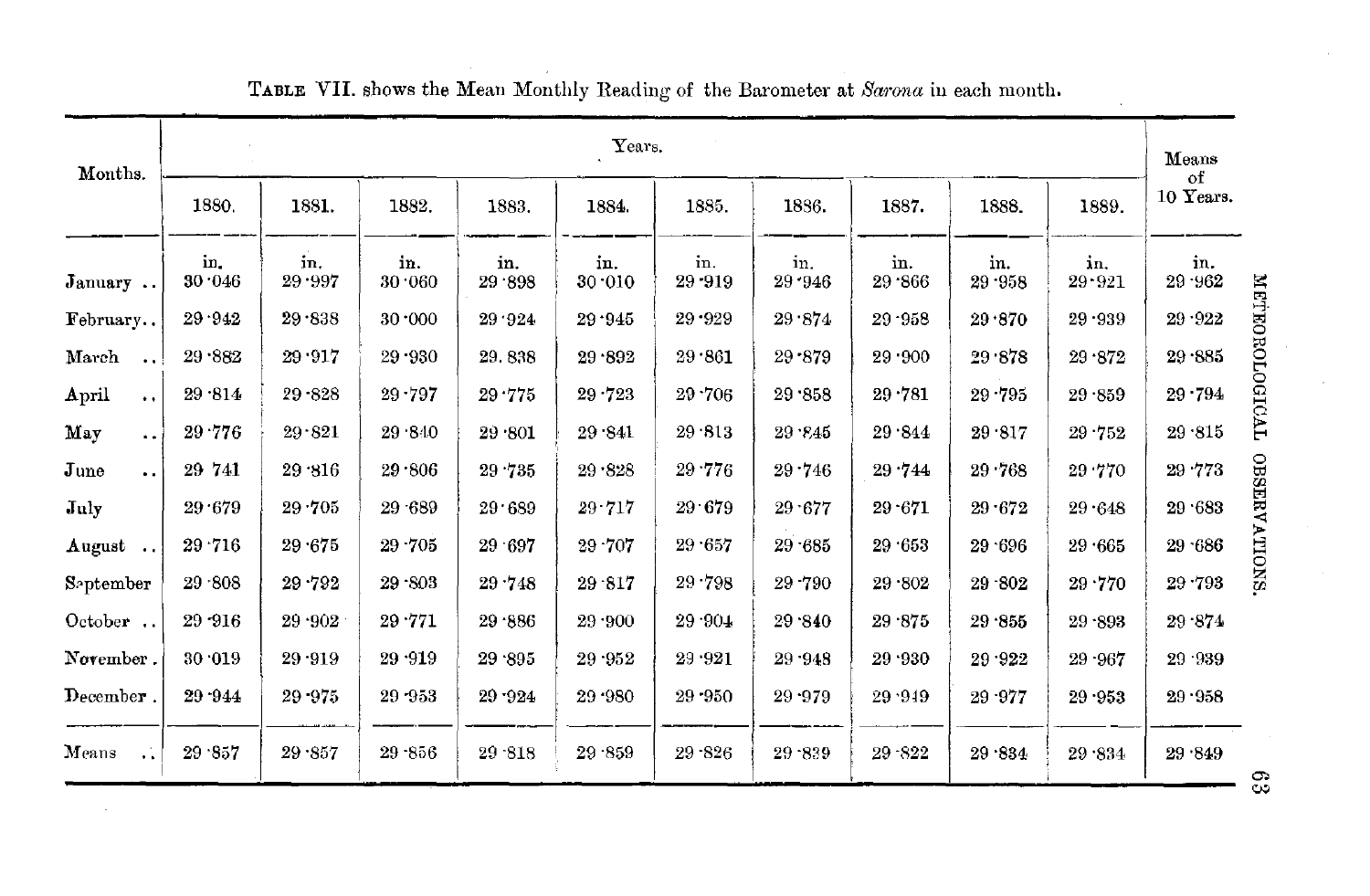The mean monthly readings are highest in the winter months, but very seldom so high as 30 inches ; the lowest are in the summer months, but none so low as 29·6 inches, so that the mean monthly atmospheric pressure is very uniform.

The highest monthly mean reading of the barometer at Sarona, in the year, has occurred in-

|                                              | The highest was |                      |      |
|----------------------------------------------|-----------------|----------------------|------|
| January, 4 times, in 1880, 1881, 1882, and   | Ins.            |                      |      |
| 1884<br>$\cdots$<br><br><br>                 | $30.060$ in     |                      | 1882 |
| February, twice in 1883 and 1887<br>$\cdots$ | $29.958$ .      |                      | 1887 |
| November, once<br>$\cdots$<br><br><br>       | 29.967          | $\ddot{\phantom{a}}$ | 1889 |
| December, 3 times, in 1885, 1886, and 1888   | 29.979          | $\sim$               | 1886 |

so that the months of highest mean pressure are January, February, November, and December.

The lowest monthly mean reading of the barometer at Sarona, in the year has occurred **in-**

|                                                 | The lowest was   |  |
|-------------------------------------------------|------------------|--|
| July, 6 times, in 1880, 1882, 1883, 1886, 1888, | Ins.             |  |
| and 1889<br>$\cdots$<br>$\cdots$<br><br>$$      | $29.648$ in 1889 |  |
| August, 4 times, in 1881, 1884, 1885, and 1887  | 29.653  1887     |  |

so that the months of lowest mean atmospheric pressure are July and August.

The numbers at the foot of each column show the mean yearly pressure ; the highest,  $29.859$ , was in 1884, and the lowest,  $29.818$ , was in 1883.

The numbers in the fast column show the mean of the ten monthly mean readings. The highest, 29·962 inches, is in January, and the next in order, 29"958 inches, is in December. The lowest, 29·683 inches, is in July, and the next in order, 29°686, is in August. The general mean pressure is 29·849 inches.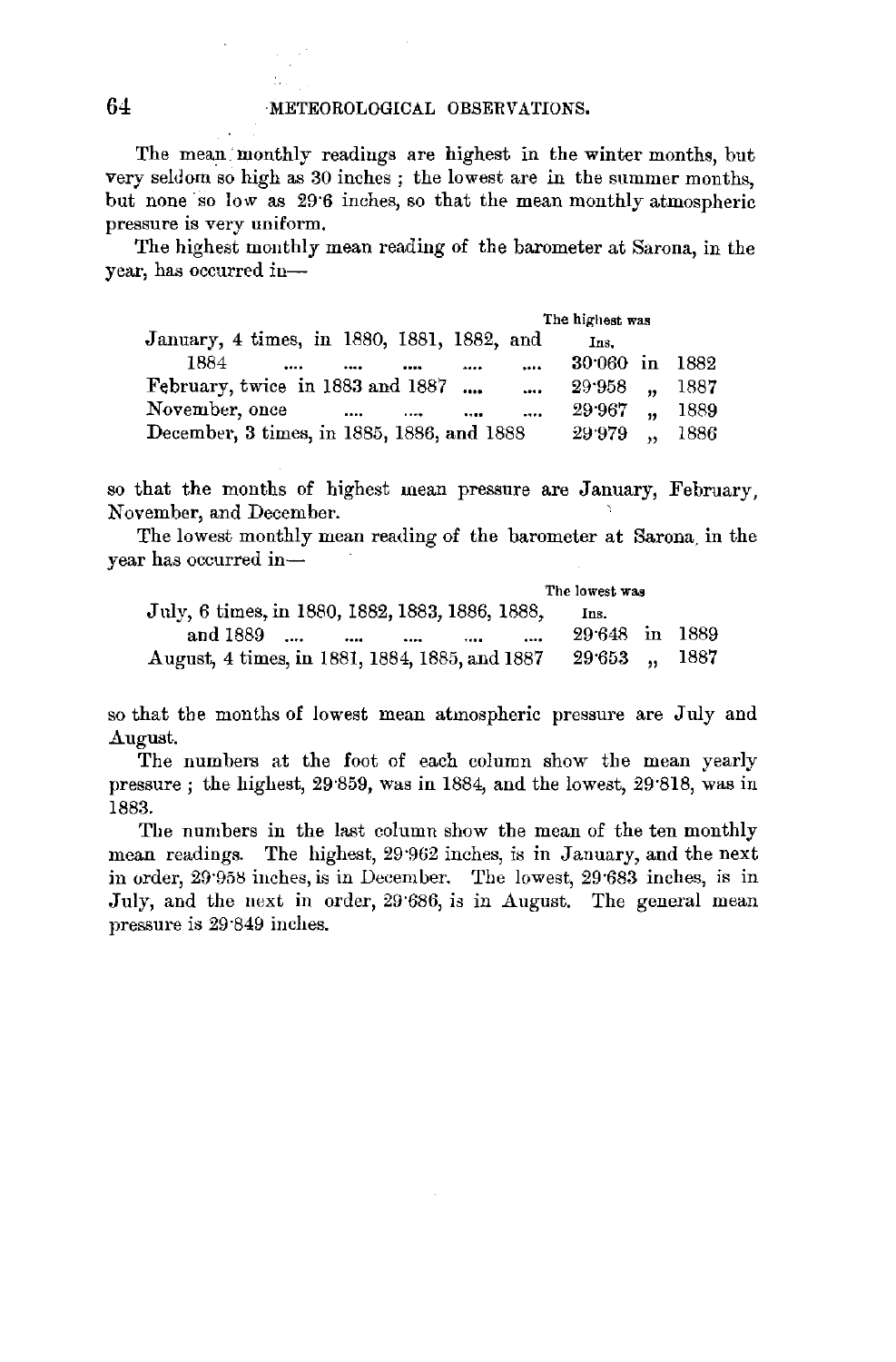| Months.                       |               |               |               |               | Years.        |               |                  |               |                |               | Means                   |
|-------------------------------|---------------|---------------|---------------|---------------|---------------|---------------|------------------|---------------|----------------|---------------|-------------------------|
|                               | 1880.         | 1881.         | 1882.         | 1883.         | 1884.         | 1885.         | 1886.            | 1887.         | 1888.          | 1889.         | of<br>10 Years.         |
| January                       | in.<br>30.309 | in.<br>29.814 | in.<br>30.288 | in.<br>29.842 | in.<br>30.025 | in.<br>29.329 | in.<br>29.584    | in.<br>29.953 | in.<br>30.158  | in.<br>30.101 | in.<br>29.990           |
| February                      | 29.737        | 29.753        | 30.054        | 30.019        | 29.855        | 29.647        | 30.054           | 30.248        | 29.888         | 29.824        | 29.918                  |
| March<br>$\bullet\bullet$     | 30.034        | 29.819        | 29.847        | $29 - 856$    | 29.871        | 30.006        | $29\!\cdot\!918$ | 29 988        | 29 530         | 29.891        | 29.886                  |
| April<br>$\ddot{\phantom{a}}$ | 29.811        | 29.867        | 29 713        | 29.934        | $29 - 755$    | 29.721        | 29.844           | 29.928        | 29 '811        | 29.661        | 29.805                  |
| May<br>$\ddot{\phantom{a}}$   | 30.013        | 30.037        | 29.988        | 29.897        | 29.932        | 29.731        | 29.856           | 29.941        | 29.979         | $29 - 758$    | 29.913                  |
| June<br>$\ddot{\phantom{1}}$  | 29 840        | 29 910        | 29.852        | 29.906        | 29.970        | 29.955        | 29.905           | 30.127        | $29 \cdot 861$ | 29.949        | 29.928                  |
| July<br>$\ddot{\phantom{1}}$  | 29.830        | 29.929        | 29.814        | 29.801        | 29.894        | 30.104        | 29.850           | 29.979        | 29.711         | 29.860        | OBSERVATIONS.<br>29.877 |
| August                        | 29.906        | 29.792        | 29.852        | $29 - 948$    | 29.934        | 29 907        | 29 934           | 29 915        | 29.944         | $29 - 712$    | 29.894                  |
| September                     | 29.905        | 29.908        | 29.796        | $29 - 769$    | $29 - 956$    | 29 826        | 29.981           | 29.868        | 30.074         | 29.974        | $29 - 906$              |
| October                       | 29.804        | 29 936        | 29.770        | 29.912        | 30.005        | 29.632        | 29.729           | 30.017        | $29 - 985$     | 29 627        | 29.842                  |
| November                      | 29.891        | 29.895        | 29 538        | 29.749        | 30.087        | 29.835        | 29.855           | 29 631        | $29 - 730$     | 30.135        | 29.845                  |
| December                      | 29.854        | 29.932        | $29 - 621$    | 30.086        | 29.808        | 30.144        | 29.635           | 29 783        | 29.906         | 30.109        | 29.888                  |
| Means<br>$\ddot{\phantom{a}}$ | 29.911        | 29.816        | 29.869        | 29 893        | 29.924        | 29.861        | 29 847           | 29.948        | 29.882         | 29.892        | 29.891                  |

# TABLE VIII. shows the Mean Monthly Reading of the Barometer at *Blaekheath* **in** each month.

 $\overline{5}$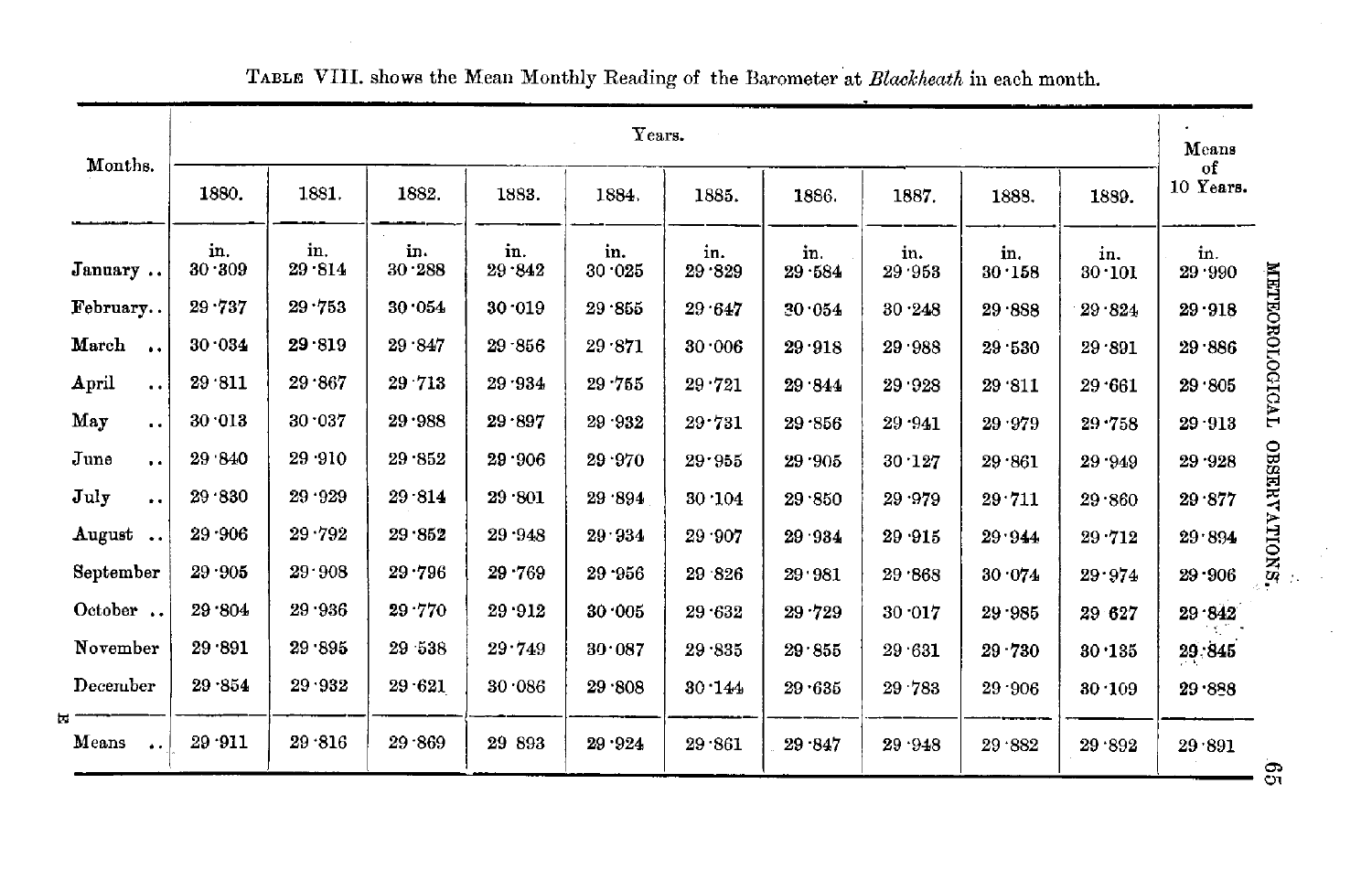66 METEOROLOGICAL OBSERVATIONS.

The mean monthly readings are highest in the winter months, as at Sarona, the readings often exceeding 30 inches, excepting in the months of April and August, in which months, in none of the years, the reading reached 30 inches. The lowest reading was in January, 1886.

The highest monthly reading of the barometer at Blackheath, in the year, has occurred in-

|                                            |          | The highest was<br>Ins.        |      |
|--------------------------------------------|----------|--------------------------------|------|
| January, 3 times, in 1880, 1882 and 1888   | $\cdots$ | in<br>30.309                   | 1880 |
| February, twice, 1886 and 1887<br>$\cdots$ | $\cdots$ | 30.248<br>$\ddot{\phantom{a}}$ | 1887 |
| May, once<br>                              | $\cdots$ | 30 037<br>$\ddot{\phantom{a}}$ | 1881 |
| November, twice, in 1884 and 1889          | $\cdots$ | 30 135                         | 1889 |
| December, twice, in 1883 and 1885          | $\cdots$ | 30.144                         | 1885 |

The months agreeing, with the exception of the one instance in May, with those at Sarona.

The lowest monthly mean reading of the barometer at Blackheath, in the year, has occurred in-

|                                   |          |      |          | The lowest was |        |                      |      |
|-----------------------------------|----------|------|----------|----------------|--------|----------------------|------|
| January, once                     | $\cdots$ | eas. |          |                | 29.584 | in                   | 1886 |
| February, twice, in 1880 and 1881 |          |      | $\cdots$ | $\cdots$       | 29.737 |                      | 1880 |
| March, once                       |          |      |          | $\ddotsc$      | 29.530 | 44                   | 1888 |
| April, once<br>                   |          |      |          | $\cdots$       | 29.755 | $\ddot{\phantom{0}}$ | 1884 |
| October, twice, in 1885 and 1889  |          |      |          | $\cdots$       | 29.627 | ,                    | 1889 |
| November, twice, in 1883 and 1887 |          |      |          | $\cdots$       | 29.631 | $\ddot{\phantom{1}}$ | 1887 |
| December, once                    |          |      |          |                | 29.621 | ,,                   | 1882 |

These months differ entirely from those at Sarona. The numbers at the foot of each column show the mean yearly pressure, the greatest as 29·948 in 1887, and the least 29·816 in 1881.

The numbers in the last column shcw the mean of the ten monthly mean readings. The highest, 29·990 inches, is in January, and the next in order is 29·928 inches, in June. The lowest, 29·805 inches, is in April, and the next in order, 29·842 inches, in October.

The average pressure of the ten years is 29·891 inches, whilst that at Sarona is 29·849 inches, so that the air over the two places is nearly the same in volume.

By comparing the results in Tables VII. and VIII. together we find that with the exception of three months, June, July and August, the mean pressure of the atmosphere at Blackheath has been in some years above, and in others below, that at Sarona ; for instance the mean pressure at Blackheath was greater than at Sarona in-